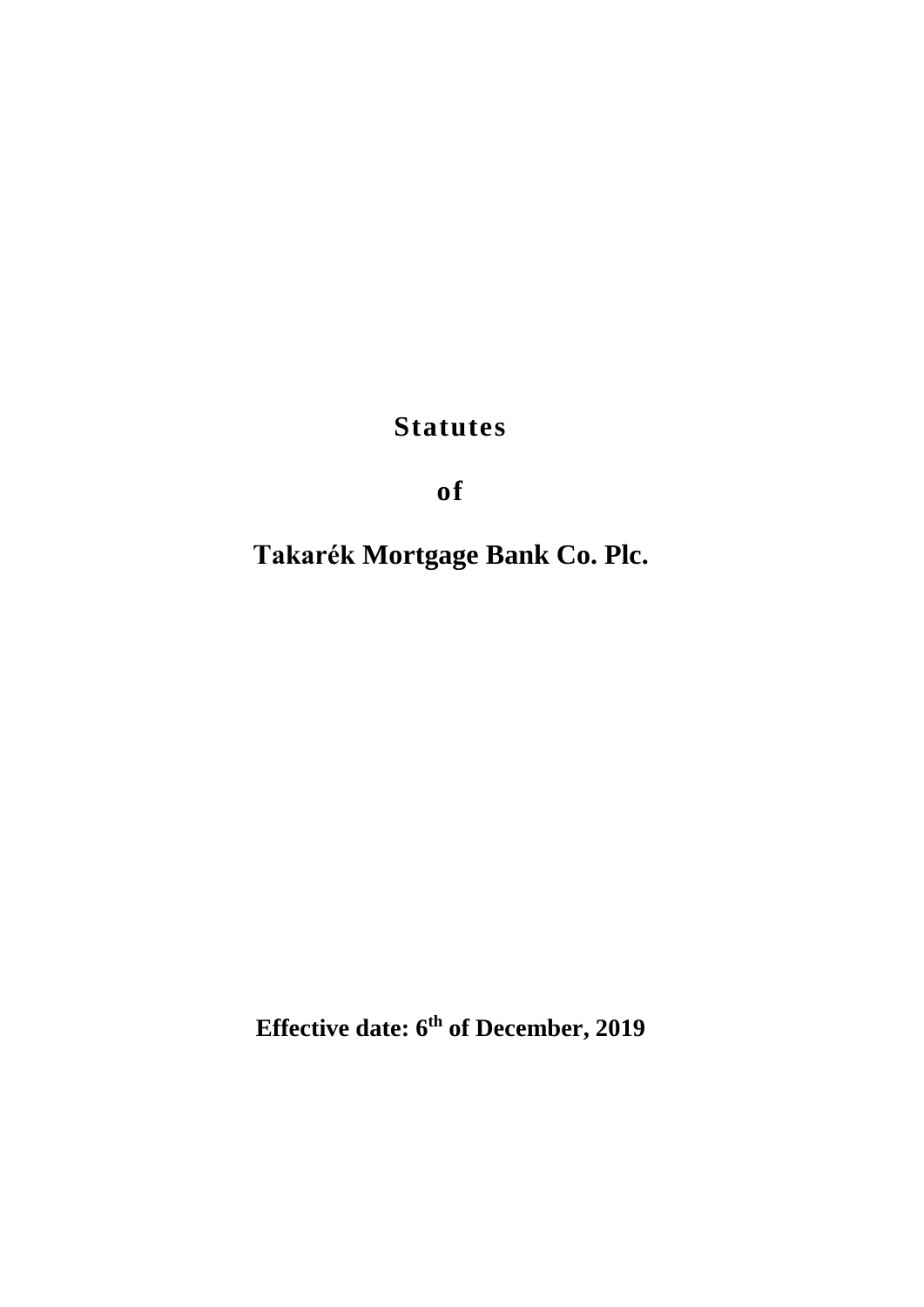## **S T A T U T E S**

### **PREAMBLE**

Takarék Mortgage Bank Co. Plc. (hereinafter as: the "Company"), as a member of the Integration Organization of the Cooperative Credit Institutions (hereinafter as: the Integration Organization) and as a shareholder of the Bank of Hungarian Savings Co-operatives Pte. Ltd., pursues its activities as a cooperative credit institution, as defined in Act CXXXV of 2013 on the Integration of Cooperative Credit Institutions and on the Amendment of Certain Statutes Related to Matters of Economy (hereinafter as: the "Integration Act"), in accordance with the provisions of its operating license.

The Integration Organization, the Bank of Hungarian Savings Co-operatives Pte. Ltd. and the cooperative credit institutions (hence, the Company as well) defined under the decision of the Central Bank of Hungary (hereinafter as: the "Supervisory Authority" or "MNB") are subject to joint supervision.

For matters not regulated under these Statutes, the provisions of the Integration Act, Act CCXXXVII of 2013 on Credit Institutions and Financial Enterprises (hereinafter as: the Credit Institutions Act), Act CXX of 2001 on the Capital Market (hereinafter as: the Capital Market Act), Act CXXXVIII of 2007 on Investment Firms and Commodity Dealers, and on the Regulations Governing their Activities (hereinafter as: the Investment Firms Act"), Act XXX of 1997 on Mortgage Banks and Mortgage Bonds (hereinafter as: the "Mortgage Banks Act"), and Act V of 2013 on the Civil Code (hereinafter as: the "Hungarian Civil Code") shall be applied.

#### **CORPORATE NAME, REGISTERED OFFICE AND SCOPE OF ACTIVITIES OF THE COMPANY**

#### **1. Corporate name:**

Takarék Jelzálogbank Nyilvánosan Működő Részvénytársaság

Foreign corporate names of the Company:

| In English: | Takarék Mortgage Bank Co. Plc |
|-------------|-------------------------------|
| In German:  | Takarék Hypothekenbank AG     |

Abbreviated corporate name of the Company: Takarék Jelzálogbank Nyrt.

#### **2. Registered office of the Company:**

1082 Budapest, Üllői út 48. *1117 Budapest, Magyar Tudósok körútja 9. G. épület*

#### **3. Type of the Company:**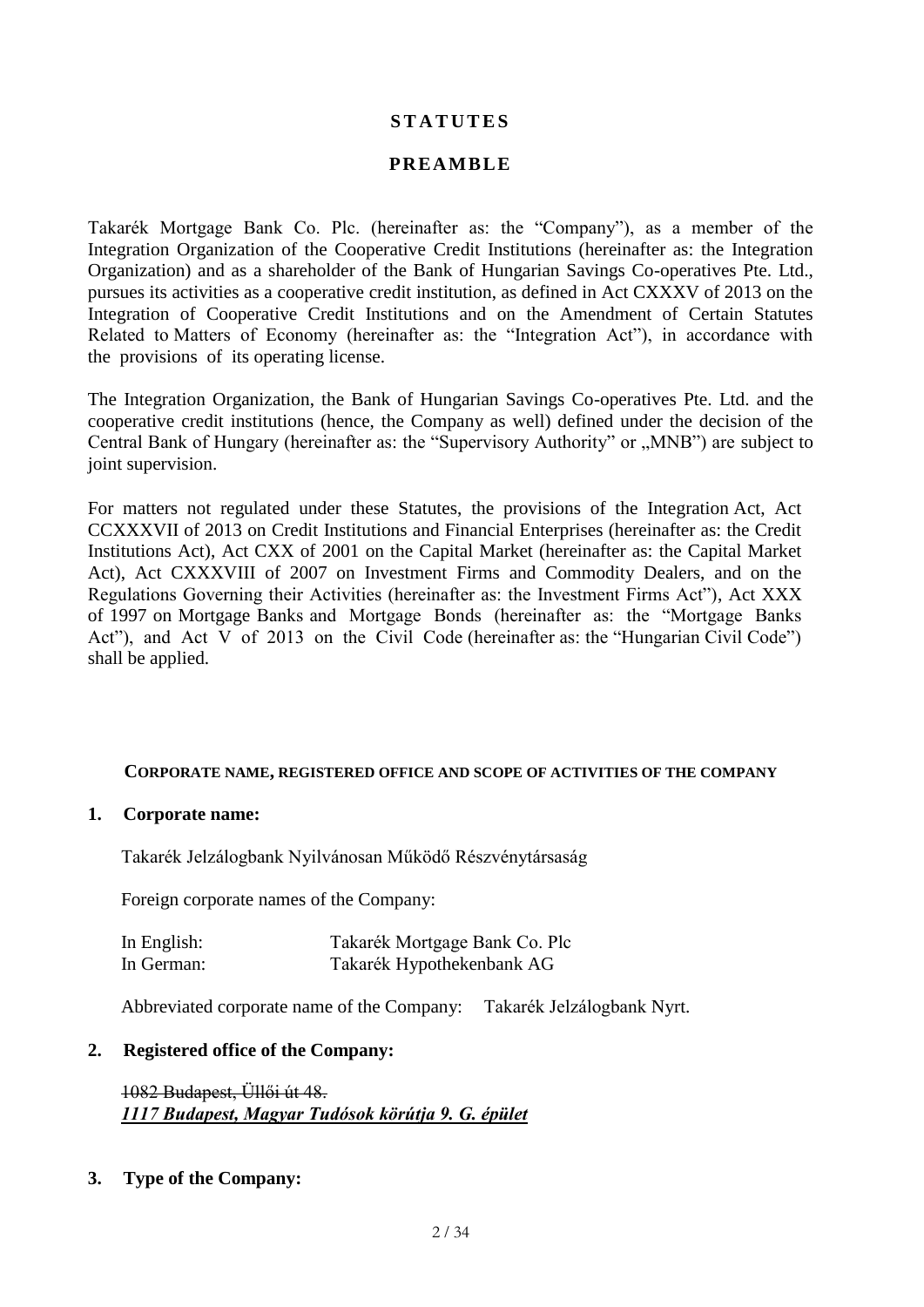The Company operates as a public company limited by shares.

According to its position taken among financial institutions, the Company is a mortgage credit institution, as specialized credit institution.

### **4. Sphere of activities of the Company:**

- 4.1. The Company shall perform its financial service activities as per Section 3 subsection (1) of the Credit Institutions Act and the auxiliary financial services as per Section 3 subsection (2) of the Credit Institutions Act, as well as its activities as per Section 7 subsection (3) of the Credit Institutions Act in line with and subject to the conditions stipulated under the Credit Institutions Act, the Investment Services Act, the Mortgage Banks Act and the other legislation related to financial service activities, based on the license granted by the Supervisory Authority.
- 4.2. The activity (activities) of the Company carried out in HUF and/or foreign exchange, in line with Resolution no. 345/1998 of the Supervisory Authority, is/are as follows:

### Core activity:

### 6492'08 Other lending

Within the above sphere of activities the Company carries out exclusively the following activities pursuant to Section 3 of Act XXX of 1997 on the Mortgage Banks and Mortgage Bonds, namely:

- acceptance of repayable liquid assets from the public, not including deposit collection,

- provision of cash loan secured by mortgage established on a real property located on the territory of Hungary or a member state of the EEA,

- provision of loans without the stipulation of mortgage in the case of assumption of joint and several suretyship by the state,

- assumption of suretyship and bank guarantee, and other banker's commitments.

#### Other business:

6499'08 Other financial mediation not included elsewhere, namely:

- trading activities in respect of foreign exchange swap transactions serving to cover the exchange risk of interest rate swap transactions and the foreign exchange sources thereof.

6619'08 Other activities auxiliary to financial services

#### **5. Field of operation:**

Within the frames of the legal rules in force and the relevant licenses, the Company is entitled to carry out its activities or certain elements thereof, and to establish branch institutions or representative offices both in Hungary and abroad.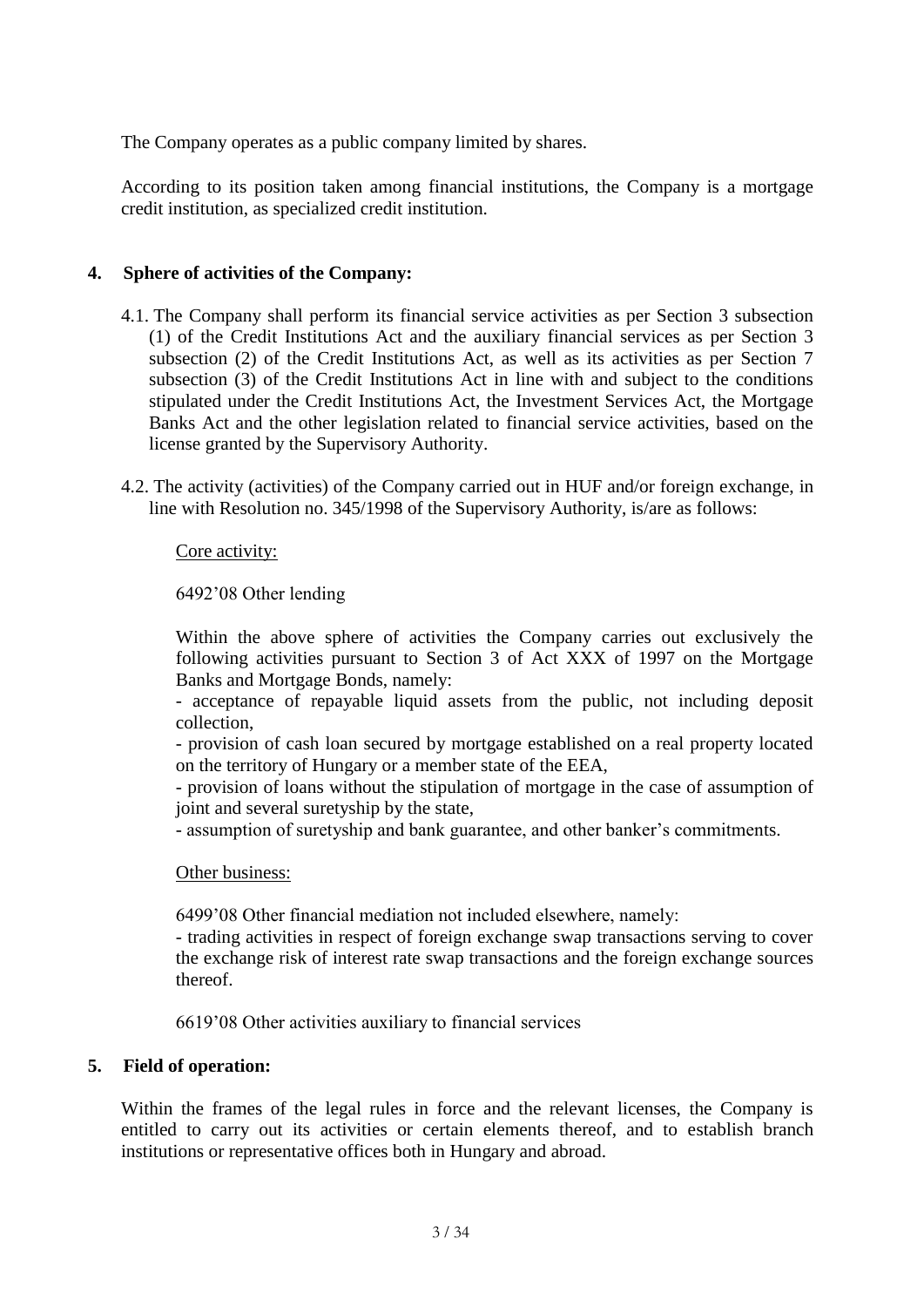## **6. Term:**

The Company has been established for an open-ended period. The business year of the Company shall be the same as the calendar year, with the provision that in the year of foundation of the Company, the business year shall commence on the day of registration of the Company into the Companies Register.

## **REGISTERED CAPITAL AND SHARES OF THE COMPANY, THE RIGHTS AND OBLIGATIONS OF THE SHAREHOLDERS**

## **7. Registered capital**

- 7.1. The registered capital of the Company is HUF 10,849,030,000 that is Ten billion Eight hundred and forty-nine million Thirty thousand Hungarian forints, consisting of cash contribution only.
- 7.2. With the exception of the increase of the registered capital through the offering of new shares, the Company may also increase its registered capital even if the nominal value of not all of its shares issued earlier has been fully paid yet.
- 7.3. The General Shareholders' Meeting of the Company may resolve to authorize the Board of Directors to increase the registered capital. The authorization shall stipulate the maximum amount (approved capital) with which the Board of Directors may increase the Company's registered capital in total, over a period of not more than 5 years. When deciding on the authorization to increase the registered capital, the General Shareholders' Meeting shall also decide on the possible exclusion or limitation of the exercise of the preferential subscription right set forth in Article 7.5.

The authorization granted to the Board of Directors to increase the Company's registered capital at the same time authorizes and obliges the Board of Directors to take the decisions relating to the capital increase that would otherwise, by law or by the Statutes, be the competence of the General Shareholders' Meeting, including the amendment of the Statutes necessary because of the capital increase.

- 7.4. Upon the increase of the registered capital, the General Shareholders' Meeting or the Board of Directors may simultaneously also decide that the person(s) designated in the resolutions of the General Shareholders' Meeting or the Board of Directors shall solely be entitled to receive the new shares or, in the case of a conditional registered capital increase, the convertible bonds to be offered (private increase of registered capital).
- 7.5. In the course of raising the Company's registered capital by cash contribution, the shareholders of the Company (and, within those, first of all the shareholders possessing shares belonging to the same share series as the newly issued shares) followed by the owners of convertible bonds shall have preferential subscription rights specified in the resolution of the General Shareholders' Meeting; in the case of a capital raise implemented within the competence sphere of the Board of Directors, these conditions are specified in the resolution issued by the Board of Directors.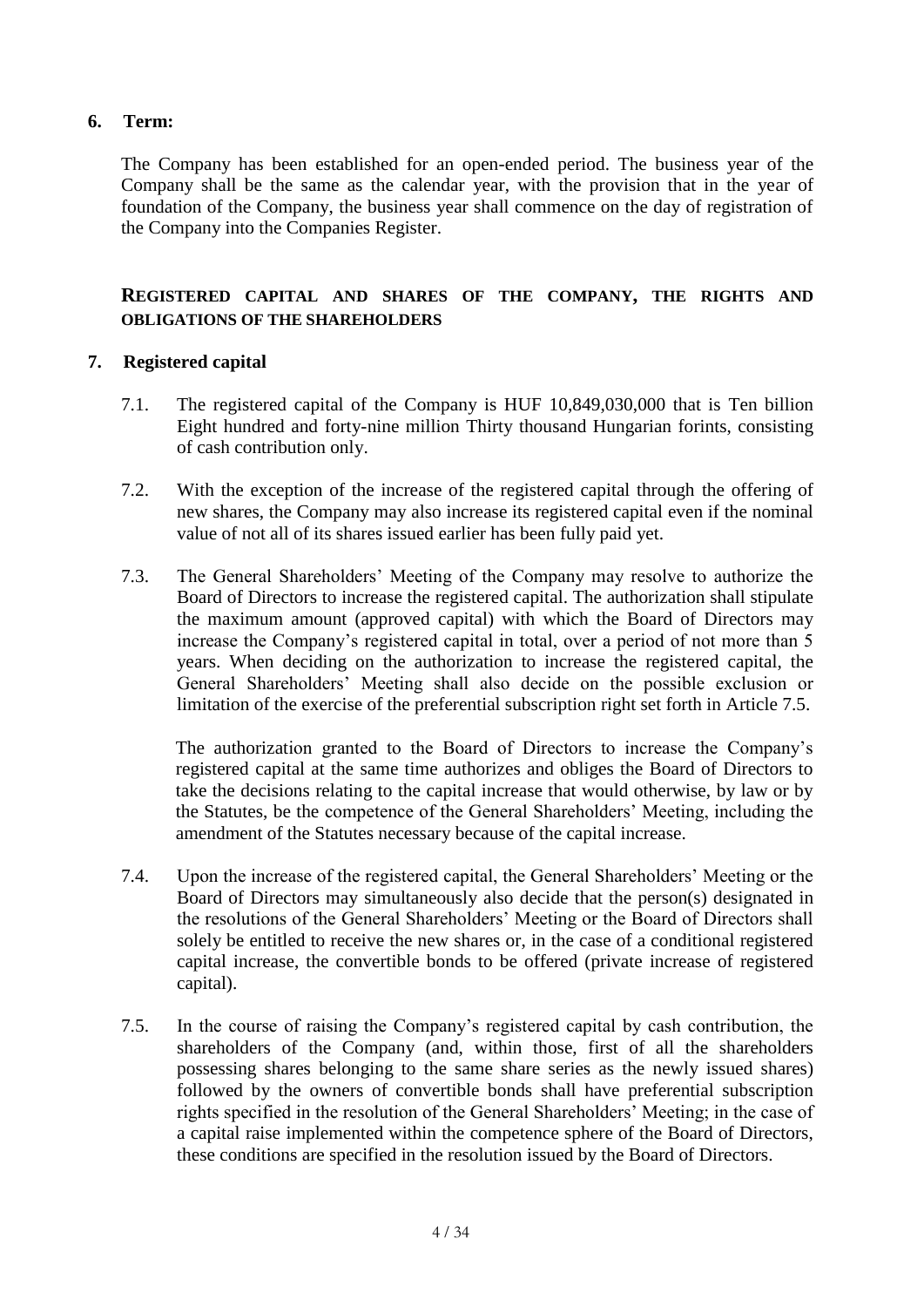Through the channels determined in the Statutes the Company shall inform the shareholders and holders of convertible bonds of the possibility and way of exercising the preferential rights to receive the shares including the nominal value and par value of shares that can be obtained in this fashion, as well as of the first and last day of the 15 days period available to exercise such rights.

Upon the written proposal of the Board of Directors, the General Shareholders' Meeting may, however, exclude or restrict the exercising of the preferential subscription right. The reasons for the motion aimed at the exclusion of the preferential subscription right, as well as the planned issue value of the shares shall be indicated in the proposal. The Board of Directors shall put the discussion of the proposal on the agenda in the invitation convening the General Shareholders' Meeting, as part of the item on the agenda concerning the increase of the registered capital, but prior to that. The General Shareholders' Meeting may not adopt a valid resolution on the increase of the registered capital unless a decision is made on the matter of exclusion or restriction of the exercising of the preferential subscription right. The Board of Directors shall make sure that the resolution of the General Shareholders' Meeting is submitted to the Court of Registration and at the same time is published in the places of publication specified in the Statutes.

## **8. Shares**

- 8.1. he registered capital of the Company is embodied by 80,163,440 pieces (say Eighty million One hundred and sixty-three thousand Four hundred and forty) of registered shares at the face value of HUF100 (say One hundred Hungarian forints) each, and 2,832,686 pieces (Two million Eight hundred and thirty-two thousand Six hundred and eighty-six) of registered shares with the face value of HUF 1,000 (say One thousand Hungarian forints) each.
- 8.2. Division of the registered capital in the breakdown by share types and share classes:
	- 66,000,010 (say Sixty-six million and ten) pieces of series "A" ordinary shares at nominal value of HUF 100 (say One hundred forints) each, of a total nominal value of HUF 6,600,001,000 (say Six billion Six hundred million One thousand forints,
	- 14,163,430 pieces (say Fourteen million One hundred and sixty-three thousand Four hundred thirty) of Series "B" preference (dividend preference) shares at the face value of HUF 100 (say One hundred Hungarian forints) each, of a total face value of HUF 1,416,343,000 (say One billion Four hundred and sixteen million Three hundred and forty-three thousand Hungarian forints) and at the issue value of HUF 10.155.179.310 (say Ten billion One hundred and fifty-five million One hundred and seventy-nine thousand Three hundred ten Hungarian forints) each, and 2,832,686 pieces (say Two million Eight hundred and thirty-two thousand Six hundred and eighty-six) of Series "C" ordinary shares at the face value of HUF 1,000 (say One thousand Hungarian forints) each, of a total face value of HUF
	- 2,832,686,000 (say Two billion Eight hundred and thirty-two million Six hundred and eighty-six thousand Hungarian forints) and at the issue value of HUF 20,310,358,620 (say Twenty billion Three hundred and ten million Three hundred and fifty-eight thousand Six hundred and twenty Hungarian forints) each.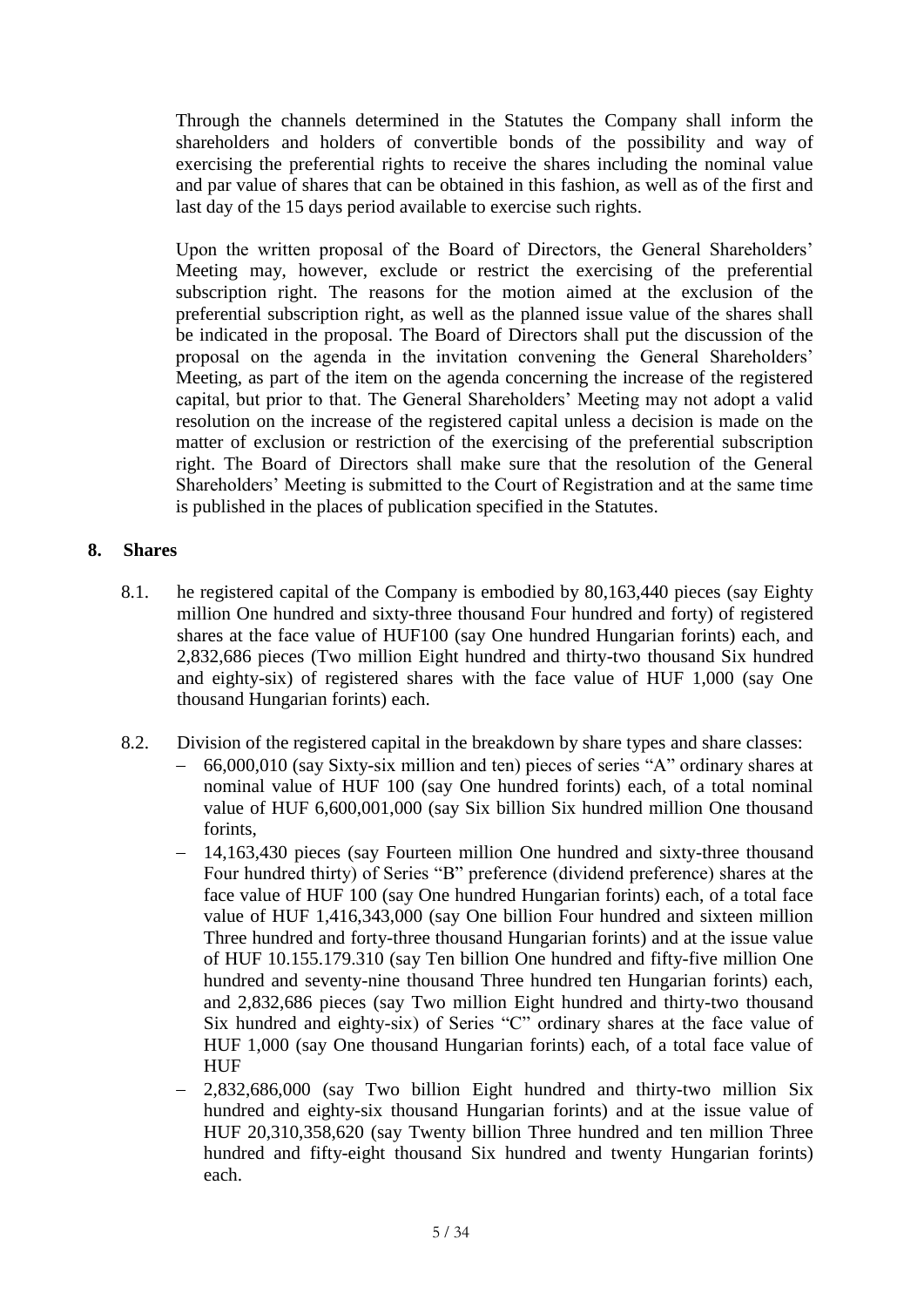8.3. The shares of the Company are produced as dematerialized securities in line with the legislative provisions on securities.

### **9. Transfer and registration of shares**

- 9.1. The shares of the Company may be freely transferred within the scope of the legal rules in force and the present Statutes; they may only be acquired and transferred in the manner defined in a legal rule, solely through debiting and crediting onto securities *accounts*.
- 9.2. The Company shall keep a register of shareholders in accordance with the currently effective legislation, these Statutes and the applicable internal regulations. The owner's quality of shareholders is certified by the entry in the register of shareholders of the Company; accordingly, a shareholder may exercise its shareholder's rights towards the Company only if it has been entered in the register of shareholders. The register of shareholders shall be kept by the Board of Directors and the Board of Directors has the right to commission the person(s) defined by law to keep the register of shareholders, in which case the fact of commissioning and the personal data of the commissioned person must be published.
- 9.3. The Company shall keep the register of shareholders according to the relevant provisions of the Hungarian Civil Code and the Capital Market Act.
- 9.4. The Board of Directors of the Company, or its agent appointed in accordance with the legal rules applicable to securities, shall keep a register of shareholders, which contains at least the following data:
	- name of shareholders and/or their proxies (nominees), as well as address, mother's name and citizenship in the case of natural persons, and registered office in the case of legal entities (e.g. business associations) and individual undertakings;
	- if a share has several holders, data of holders and the joint representative;
	- number of shares of shareholders in a breakdown by share series, the ratio of their ownership share;
	- securities code, as well as series and nominal value of shares;
	- type of shares;
	- date of entry of the share purchase in the register of shareholders;
	- date of withdrawal and destruction (cancellation) of shares;
	- file number and date of the supervisory decision related to the acquisition of ownership, if it is required for acquisition of ownership.

In an annex to the register of shareholders, the Board of Directors or its proxy as per the applicable legislation shall keep the data identifying the indirect holding (ownership) of all owners having at least five percent in the Company, calculated according to the provisions of Annex no. 3 of the Credit Institutions Act. The owner holding or acquiring at least five percent ownership interest in the Company must notify the Company of its indirect ownership held in the Company, as well as of any changes thereof, and shall simultaneously also disclose data suitable for identification. The voting right of the shareholder who fails to fulfill its above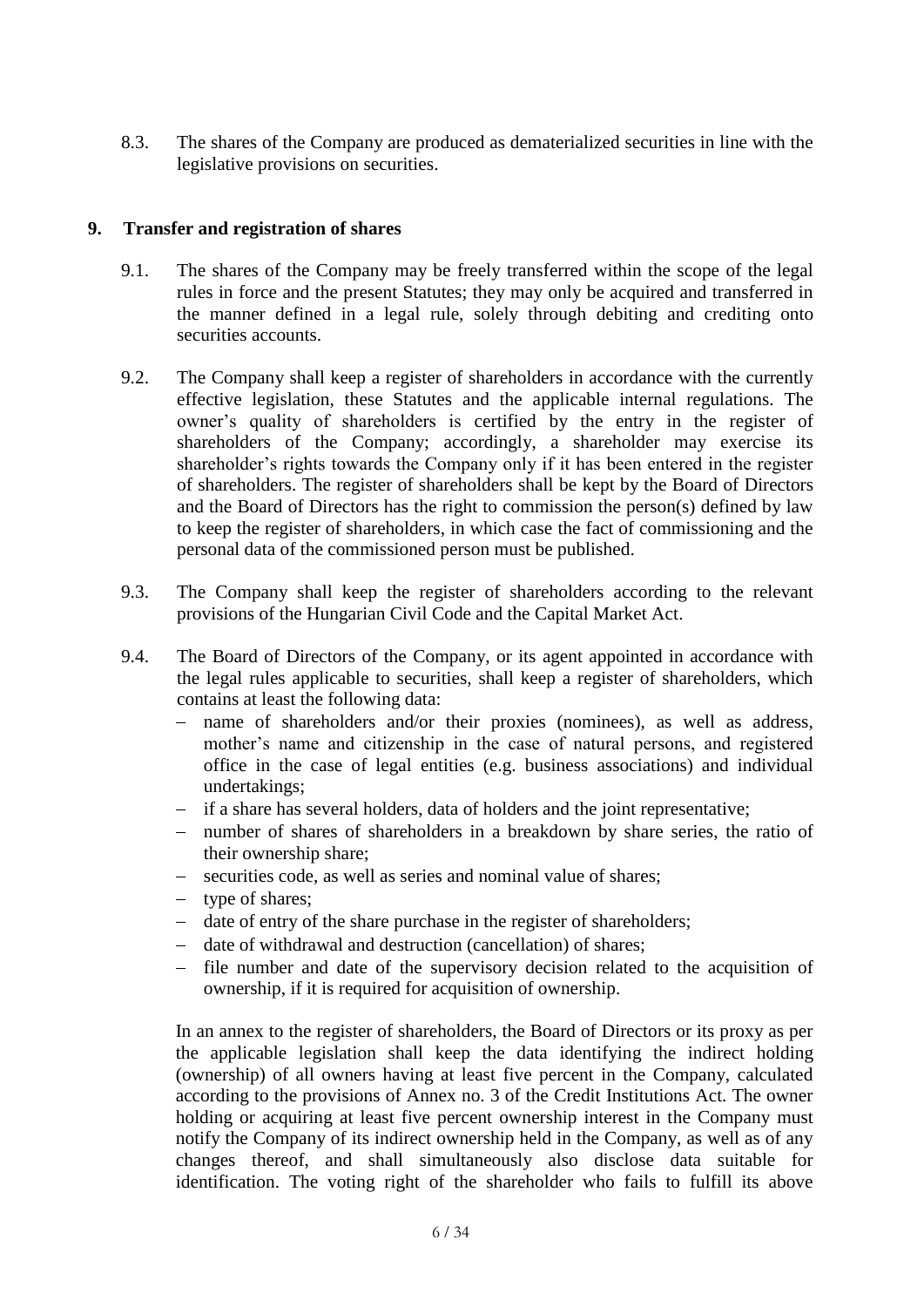notification obligation shall be suspended by the Supervisory Authority until the obligation is fulfilled.

- 9.5. The shareholder shall be responsible for any damage caused to any person through providing untrue information in the course of the entry in the register of shareholders, or failed to fulfill its obligation of information laid down in Articles 9.6 and 9.7.
- 9.6. Any shareholder entered in the register of shareholders of the Company is obliged to notify the Board of Directors within 30 days in writing of any change in their data registered in the register of shareholders.
- 9.7. In cases where the ownership of a shareholder ceases by debit to the securities account, the shareholder account keeping financial institution shall notify the keeper of the register of shareholders to that effect within two banking days. Based on the notification the keeper of the register of shareholders must record the change in the register without delay. All data erased from the register of shareholders shall remain legible.
- 9.8. The Company accepts the proprietary deposit certificate issued by the KELER Central Depository Ltd ("KELER Ltd"), as place of deposit and the securities account extract issued by KELER Zrt. for an appropriate date as certificate of the ownership of the share.
- 9.9. Senior employees of the Company as per Section 6 subsection (122) of the Credit Institutions Act shall report to the Board of Directors of the Company the shares in their possession issued by the Company.

#### **10. Rights and obligations of shareholders**

- 10.1. Obligations of shareholders:
	- 10.1.1. The responsibility of shareholders against the Company shall extend to the provision of the nominal value or issue value of the share. The shareholder shall otherwise not be responsible for the obligations of the Company.
	- 10.1.2. During the existence of the Company, shareholders may not reclaim any pecuniary contribution made by them. With the exception of the case of reduction of the registered capital, it is prohibited to effect disbursements to shareholders on the basis of their membership legal relationship to the debit of the registered capital.
	- 10.1.3. The provisions of the Capital Markets Act and the Credit Institutions Act shall apply to the acquisition of influence in the Company.
- 10.2. Rights of shareholders:
	- 10.2.1. Shareholders are entitled to exercise their shareholders' rights in possession of the holder's certificate defined in the provisions of legal rules applicable to shares and securities. A holder's certificate is not required for exercising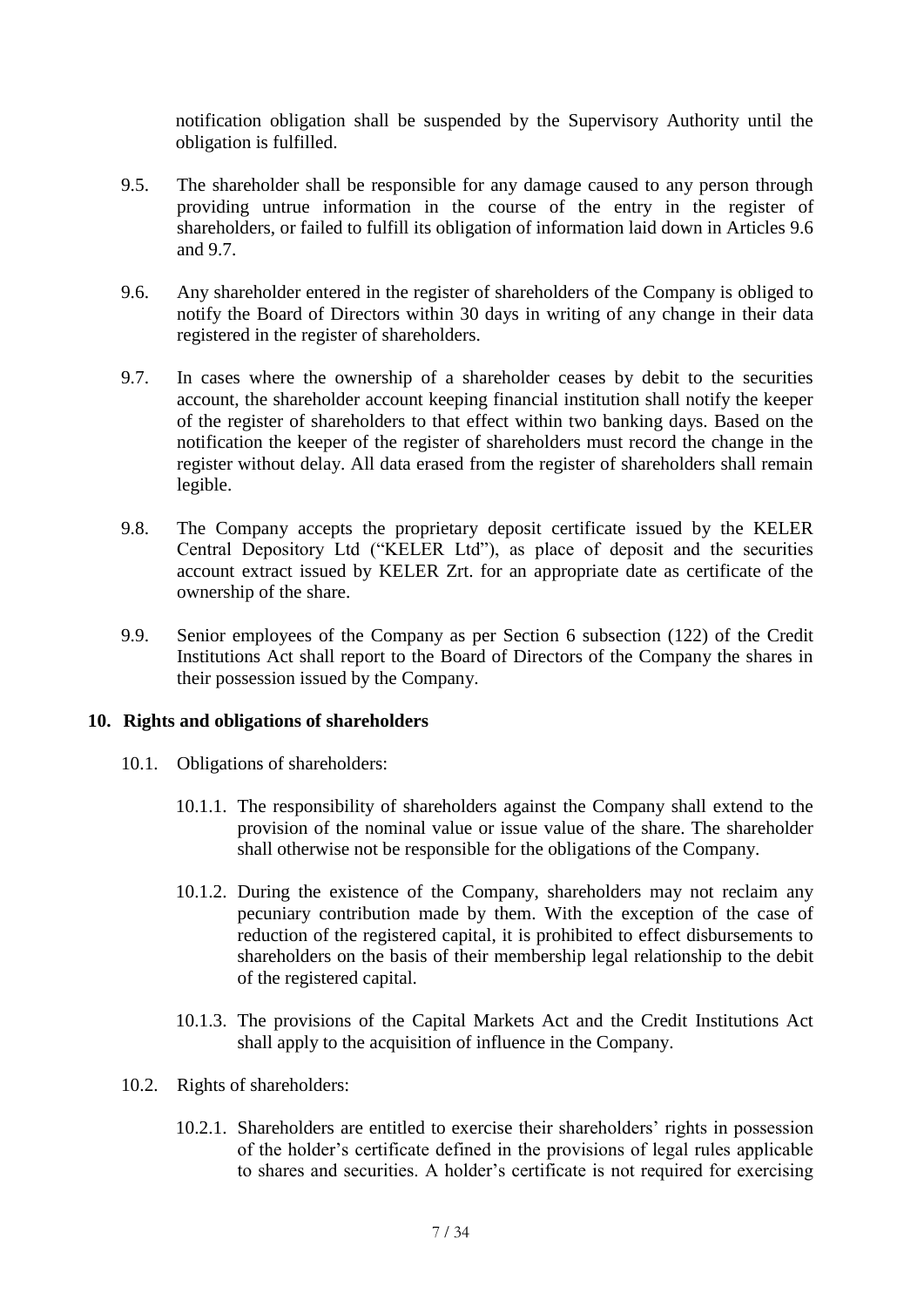the shareholders' rights in cases where eligibility is established through the shareholder's verification under the Capital Markets Act and in compliance with the provisions of the Statutes. In addition to the foregoing, compliance with Article 12.1 is also required for exercising the rights of shareholders in connection with the General Shareholders' Meeting.

- 10.2.2. These rights may be exercised by the shareholder personally or by proxy (a representative) or through a nominee as per the Hungarian Civil Code and the Capital Markets Act. The representative's authorization shall be valid for a General Shareholders' Meeting or a definite period of time, but not more than 12 months. The validity of the representative's authorization shall extend to the continuing of the suspended General Shareholders' Meeting and the General Shareholders' Meeting convened repeatedly as a result of lack of quorum. The power of attorney shall be submitted to the Company in the form of a public deed or a private deed with full probative force. A member of the Board of Directors and of the Supervisory Board may only proceed as representative, if such person as proxy has obvious and written voting instruction in each and every proposal given by the principal. The Auditor of the Company and the property inspector of the Company may not proceed as representatives. The shareholder may appoint a proxy to represent him at the General Shareholders' Meeting by returning the form included in Annex 1 or Annex 2 to the Statutes and supplied by the Company electronically or by mail. The form shall be returned as a private deed with full probative effect not later than by the end of the working day preceding the day of the General Shareholders' Meeting. If a shareholder is represented by more than one proxy and the proxies cast different votes or make different statements, all votes cast and statements made by the proxies shall be null and void.
- 10.2.3. Shareholders may apply for crediting shares onto a securities account following payment of the total nominal value of their shares, or if the nominal value or the issue value are different, the payment of the total consideration of the latter.
- 10.2.4. Shareholders shall have a right to a share of the after -tax profits of the Company in proportion to the nominal value of their shares (dividend), pursuant to the legal rules of accounting, ordered to be distributed by the General Shareholders' Meeting. The dividend can be determined with due consideration of the rights assigned under the Statutes to the different share classes.
- 10.2.5. Shareholders who are registered in the Company's Register of shareholders on the balance sheet day determined by the General Shareholders' Meeting for dividend payment are entitled to receive dividend. At least 20 business days shall lapse between the date of the decision providing for the initial date of dividend payment and the initial date of dividend payment.
- 10.2.6. In the case of the termination of the Company without a legal successor, shareholders are entitled to a portion of the assets that may be divided as a result of final accounting in proportion to their shares.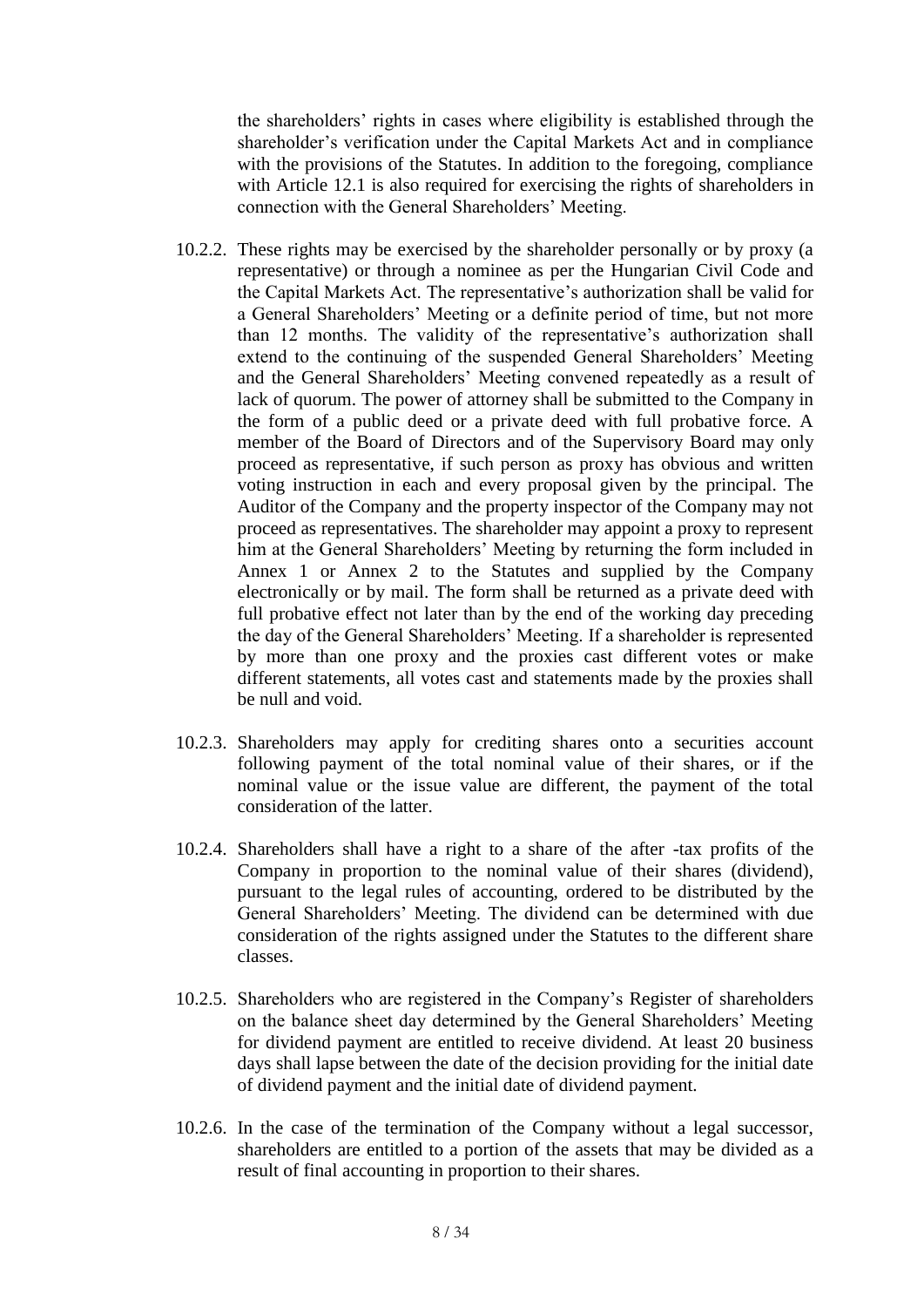- 10.2.7. Shareholders are entitled to attend the General Shareholders' Meeting, request information and make observations. The Board of Directors may require the applicant shareholder to sign a non-disclosure agreement as a condition of complying with the request for information or access to documents. The Board of Directors may decline a request for information or access to documents, if it would violate any business, bank, security, or other similar secret of the Company, if the applicant exercises his or her right in an abusive manner or fails to sign a non-disclosure agreement upon request. If the applicant finds the denial of his or her request for information to be unjustified, he or she may ask the Court of Registration to oblige the Company to provide the information. As for items on the agenda of the General Shareholders' Meeting, the Board of Directors shall provide the shareholders with information necessary to discuss any and all items on the agenda of the General Shareholders' Meeting, so that the shareholders – upon a written request filed at least 8 days prior to the General Shareholders' Meeting – shall receive the necessary information at least 3 days prior to the General Shareholders' Meeting.
- 10.2.8. Shareholders are entitled to make proposals and within the frameworks allowed under legislation – to exercise the rights arising from their shares.
- 10.2.9. Shareholders shall be entitled to all the minority rights provided for by the Hungarian Civil Code.
- 10.3. The holder of Series "B" dividend preference shares shall be entitled to exercise shareholder's rights with the differences below:
- 10.3.1. Right to dividend: holder of the Series "B" dividend preference shares shall be entitled to 10% more dividend than the holder of Series "A" ordinary shares from after-tax profit to be distributed among shareholders, provided that dividend is not paid to the holder of dividend preference shares in any financial year, the unpaid dividend may not be paid from the profit of the following years;
- 10.3.2. Right to vote: holder of the Series "B" dividend preference shares shall not have right to vote, thus he shall not be entitled to vote on the General Shareholders' Meeting. Where the Company does not pay dividends in any financial year, the voting rights of the holders of dividend preference shares shall be equal to the voting rights related to Series "A" ordinary shares, which right may freely be exercised until the annual account for the following financial year is adopted.
- 10.4. The holder of Series "C" ordinary shares shall be entitled to exercise shareholder's rights with the differences below:
- 10.4.1. Right to vote: holder of the Series "C" ordinary shares shall have the same voting right as in case of Series "A" ordinary shares, namely a pieces of Series "C" ordinary share at a face value of HUF 1,000 (say One thousand Hungarian forints) shall give right to ten votes.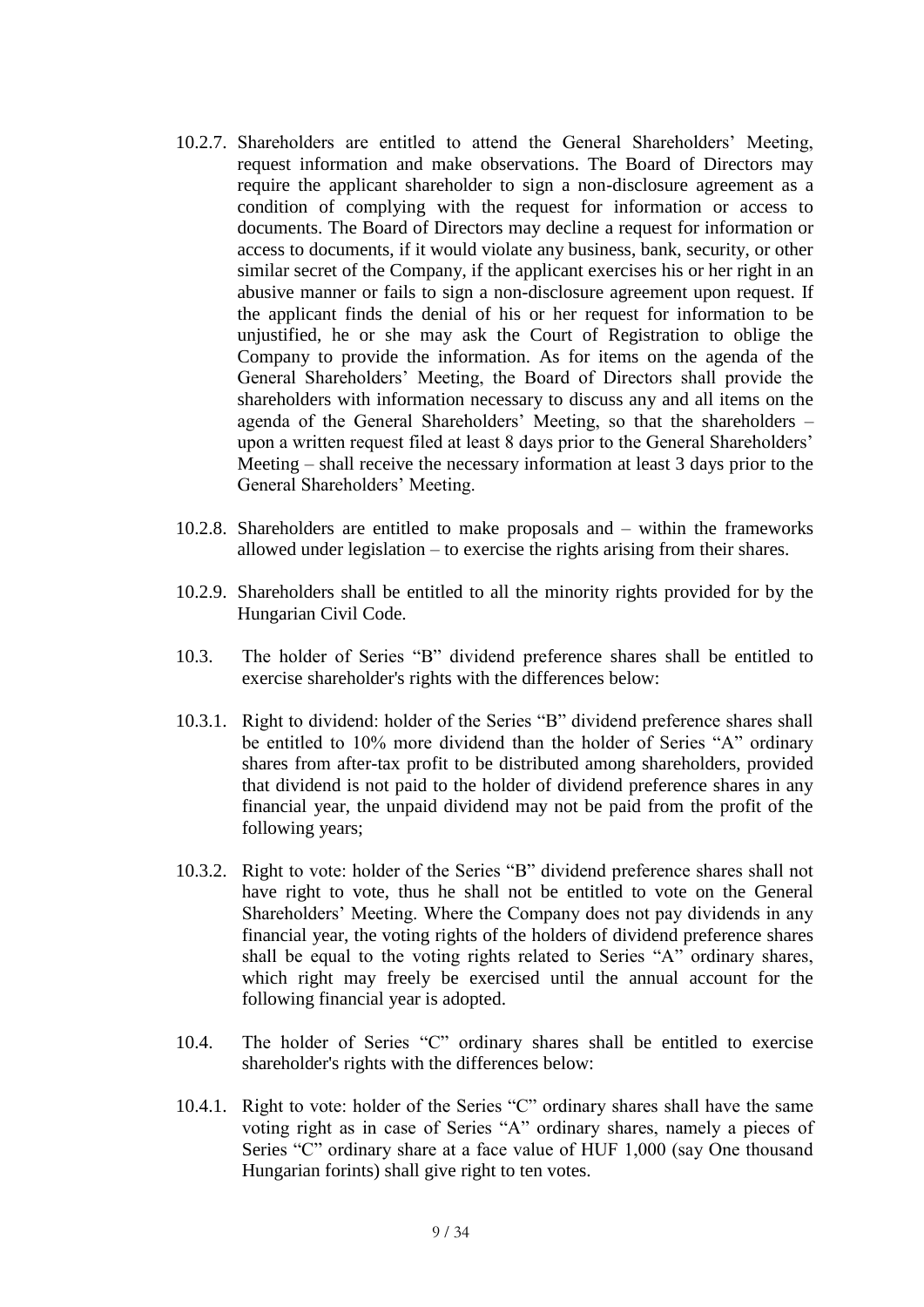## **ORGANIZATION OF THE COMPANY**

#### **11. General Shareholders' Meeting**

- 11.1. The General Shareholders' Meeting is the supreme organ of the Company.
- 11.2. The General Shareholders' Meeting shall be convened by the Board of Directors by means of an announcement published in the media determined by the Statutes, at least 30 days prior to the initial date of the General Shareholders' Meeting. The announcement shall contain the following:
	- a) Corporate name and registered office of shareholders;
	- b) Date and place of the General Shareholders' Meeting;
	- c) Agenda of the General Shareholders' Meeting;
	- d) The conditions stipulated in the Statutes for exercising voting right;
	- e) The date as long as the name of the shareholder who intends to attend at the General Shareholders' Meeting or the authorized nominee could be registered into the register of shareholders;
	- f) Terms and conditions on exercising the right on requesting information and complementing the agenda of the General Shareholders' Meeting as defined in the Statutes;
	- g) Information on the date, place and method of the access of the proposals and draft resolutions in connection with the agenda of the General Shareholders' Meeting (including the website of the Company), and
	- h) The date and place of the repeated General Shareholders' Meeting in case the General Shareholders' Meeting has no quorum; and
	- i) The method of holding the General Shareholders' Meeting.
- 11.3. The General Shareholders' Meeting shall be convened by the Board of Directors, with the exceptions stipulated by law or these Statutes- to the location defined in the invitation sent by the Board of Directors, or to the seat of the Company in the absence of a decision by the Board of Directors -, if it is considered necessary for the sake of proper operation of the Company, or if it is required by the Statutes or any piece of legislation. Based on the Integration Act, the Board of Directors shall be obliged to convene the General Shareholders' Meeting of the Company, as soon as possible, if the Board of Directors of the Integration Organization or the Board of Directors of the Central Bank initiated the holding of the General Shareholders' Meeting for purpose of renewing the executive officers.
- 11.4. The General Shareholders' Meeting shall be convened at least once every year. The Central Bank and the Integration Organization must be notified of the General Shareholders' Meeting, in advance, simultaneously with the publication of the invitation. The invitation, the proposals regarding the agenda items and related materials (if any) must be attached to the notification. In justified cases, the management of the Integration Organization may call upon the Company to prepare proposals to the agenda items specified by the Integration Organization, in their absence, in writing, within 5 business days of the notification. The authorized representatives of the Central Bank and the Integration Organization shall be entitled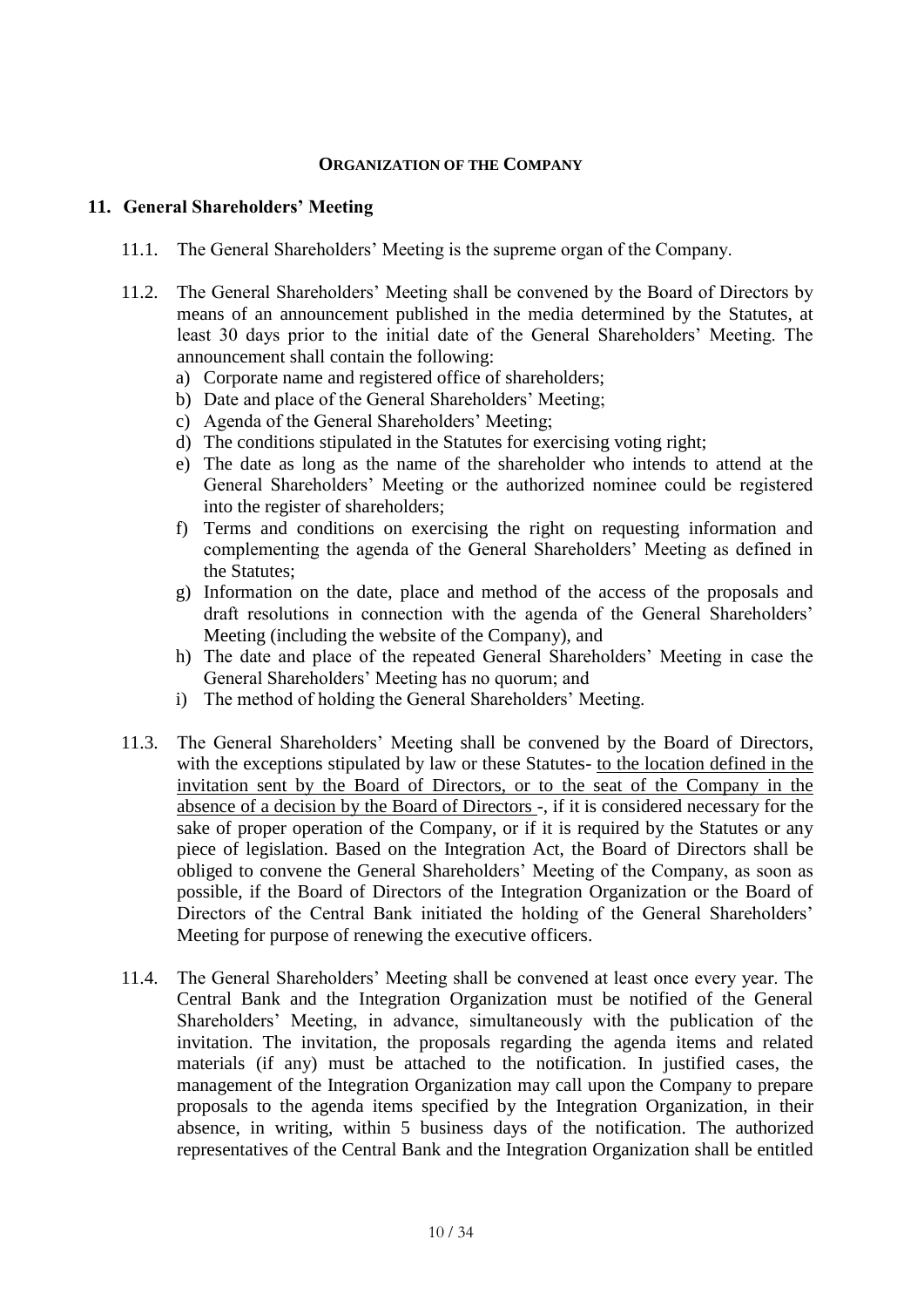to attend the General Shareholders' Meeting of the Company with the right of consultation.

Shareholders who indicate in writing their preference to that effect shall also be sent electronic notification of the convocation of the General Shareholders' Meeting in addition to the announcement through the places according to the Statutes of the Company.

The Company shall disclose the material data of the financial statement prepared under the Accounting Act, and of the reports of the Board of Directors and the Supervisory Board, the summary in connection with the numbers of the shares and of the voting rights at the date of the convocation (as well as the separate summary on the classes of shares), the proposals related to the items of the agenda, the supervisory board reports concerning these, the draft resolutions, as well as the forms used for voting through proxies (if not sent to the shareholders directly) at least 21 days prior to the General Shareholders' Meeting according to the provisions of the Statutes of the Company on the publication of the announcements and official statements.

- 11.5. If the General Shareholders' Meeting has been called in violation of the rules, it may adopt resolutions only in the presence of all shareholders entitled to vote, and only if the shareholders agree to the holding of the General Shareholders' Meeting unanimously.
- 11.6. Over and above the annual ordinary General Shareholders' Meeting, the Board of Directors shall convene an extraordinary General Shareholders' Meeting in the cases defined in legal rules, if the previous General Shareholders' Meeting or the Board of Directors adopted such a resolution, or if the holder (holders) of shares representing at least 1% of votes so request indicating the reason and the purpose. The General Shareholders' Meeting may also be convened by the Supervisory Board in accordance with Article 15.22. The General Shareholders' Meeting could be convened in 10 days if it should decide about raising the capital of the company in order to avoid the restructuring proceeding of the supervisory authority according to the Act XXXVII of 2014 on measures, extraordinary measures and developing the security of the financial intermediation services.
- 11.7. The shareholders may exercise their shareholder rights in person, or through their representatives, in line with Article 10.2.2.
- 11.8. The General Shareholders' Meeting has a quorum if more than half of the shareholders representing the votes embodied by the shares authorizing to vote are in attendance. If the General Shareholders' Meeting has no quorum, the second General Shareholders' Meeting convened on a date defined in the original announcement shall have quorum regarding the issues included on the original agenda, irrespective of the persons in attendance. A General Shareholders' Meeting repeated due to the lack of a quorum may be reconvened to a day 10 to 21 days after the original date.
- 11.9. The person requested by the Board of Directors shall proceed as Chairman of the General Shareholders' Meeting. The mandate of the Chairman of the General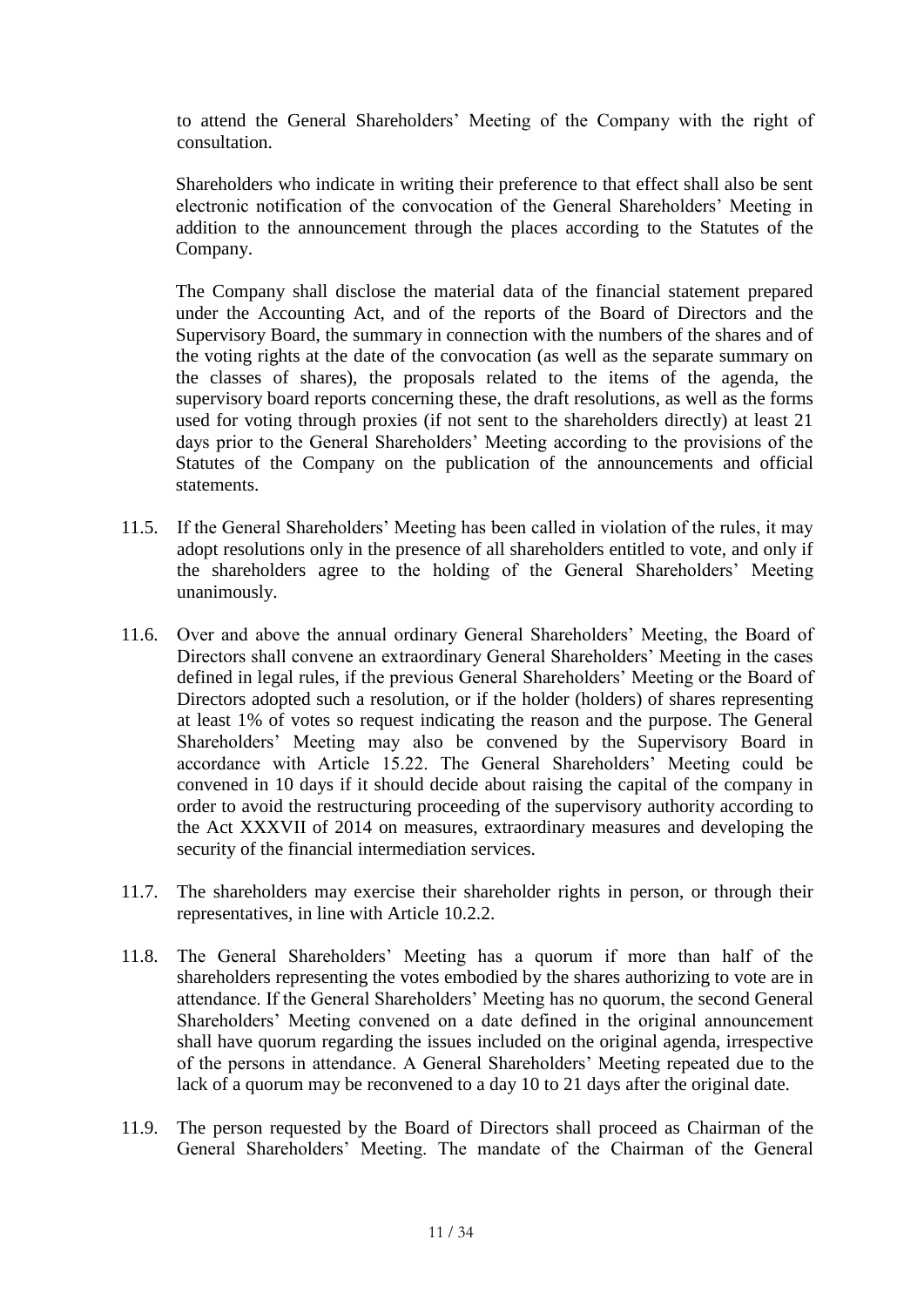Shareholders' Meeting shall be valid for the given General Shareholders' Meeting as well as the repeated or continued General Shareholders' Meeting.

11.10. The Chairman may suspend the General Shareholders' Meeting not more than once. In such a case the General Shareholders' Meeting must be resumed within 30 days. In such instances the rules for the convocation of the General Shareholders' Meeting and election of its officers shall not be applied.

### **12. Competence of the General Shareholders' Meeting, order of adoption of resolutions and exercise of the voting right**

12.1. Right to one vote and each Series "C" ordinary share of a face value of HUF 1,000 (say One thousand Hungarian forints) shall give right to ten votes at the General Shareholders' Meeting. At the General Shareholders' Meeting shareholders' verification is carried out as defined by the Capital Markets Act, the Stock Exchange Rules and in the Rules of KELER Zrt., and the turning date of owner's compliance may only fall on the period between the 7th and the 3rd stock exchange days preceding the General Shareholders' Meeting. That shareholder may exercise his/her/its membership rights at the General Shareholders' Meeting, who – is the holder of the share – on the date shareholder's verification and whose name is entered in the register of shareholders at  $-$  (its closure)  $-6.00$  p.m. CET on the 2nd day proceeding the General Shareholders' Meeting.

Closure of the register of shareholders shall not limit the right of the holder entered therein to transfer shares after such closure. Nor does the transfer of shares before the day of opening of the General Shareholders' Meeting exclude the right of the holder on the register to participate in the General Shareholders' Meeting and exercise his shareholder's rights.

- 12.2. The General Shareholders' Meeting shall adopt a resolution on the matters included on the agenda in open voting, using a computerized vote counter, by producing the voting-paper, or in any other manner suitable for counting votes. In the absence of any different decision by the General Shareholders' Meeting, voting shall be effected in a breakdown by draft resolutions. The parties vested with the right of vote shall first vote about the amending draft resolutions, and then about the original draft resolutions. The proposal shall be considered rejected in case of tie. If tie exists in any issue in which a decision shall be taken, on a compulsory basis, through a provision of a legal rule, the issue must be included on the agenda again.
- 12.3. The following shall fall within the exclusive competence of the General Shareholders' Meeting:
	- a) establishment and amendment of the Statutes;
	- b) passing of the decision on the change of the type of the Company;
	- c) crease and reduction of the registered capital, including the authorization granted to the Board of Directors to increase the registered capital, as defined in Articles 7.3 and 7.4;
	- d) decision on the merger and consolidation, merger, demerger of the Company with another company limited by shares, or its termination without a legal successor, or the transformation of the Company into another corporate form;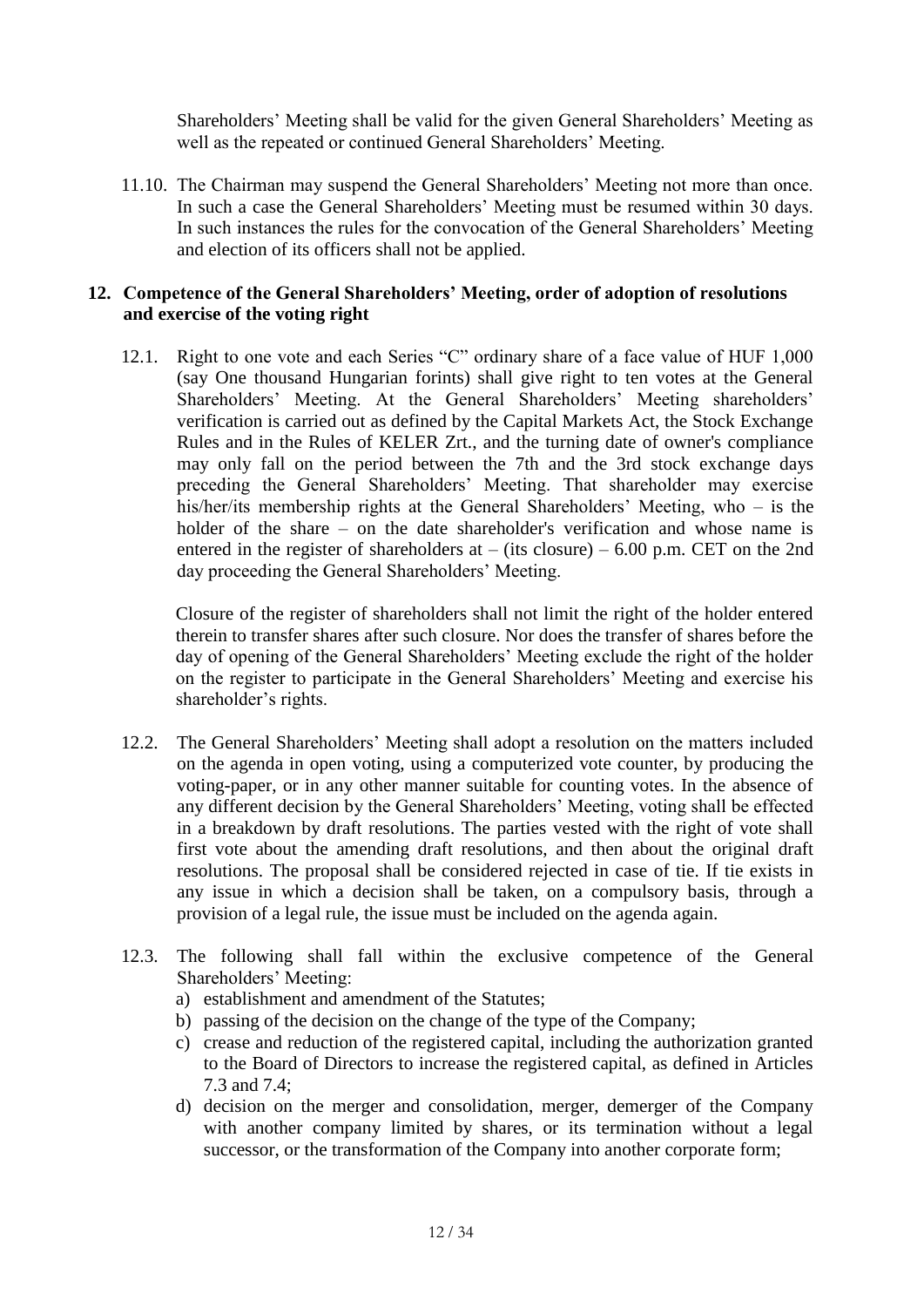- e) election, recall and establishment of the remuneration of the members of the Board of Directors;
- f) election, recall and establishment of the remuneration of the members of the Supervisory Board;
- g) election, recall and establishment of the remuneration of the members of the Auditor;
- h) providing financial assistance to third parties for acquiring shares issued by the Company;
- i) acceptance of the report drawn up in accordance with the Accounting Act and making a decision on the use of after-tax profit;
- j) decision on the payment of dividend and interim dividend, except for the case stipulated in 14.19.1 e);
- k) he evaluation of the work of the executive officers performed during the previous business year, as required under the Hungarian Civil Code, and decision on the relief that may be granted to them;
- l) change of rights attached to the individual share series, and transformation of the individual share types and classes;
- m) decision making on the issue of convertible bonds or bonds providing subscription right;
- n) decision on exclusion of the priority of subscription;
- o) decision on the acquisition of own shares, unless the acquisition of own shares is required in the interest of avoiding any serious damage threatening the Company, and on the acceptance of a public bid received for own share;
- p) decision on steps to disturb a public bid procedure;
- q) approval of the Rules of Procedure of the Supervisory Board;
- r) approval of the Corporate Governance Report;
- s) decision on preparing the establishment of a recognized group of companies and on the contents of the holding contract;
- t) approval of the draft of the holding contract;
- u) decision on the application for the cancellation of the shares of the Company from any stock exchange or subscription system;
- v) the approval of the guidelines of remuneration which shall be published on the official homepage of the Company within 30 days counted from its approval;
- w) decision on all issues referred to the exclusive competence of the General Shareholders' Meeting by law or the Statutes.
- 12.4. The Company's Board of Directors shall be authorized to modify the registered office, the business premises, the branch offices or the scope of business – except for the core business – of the Company and to amend the Statutes of the Company accordingly.
- 12.5. In case the consent or approval of the Integration Organization and the Central Bank is required for the decision of the General Shareholders' Meeting according to the Integration Act or the Statutes of the Integration Organization, the management of the Company shall be responsible for obtaining the permits required.
- 12.6. The prior consent of the Integration Organization shall be required for amendment or approval of the statutes.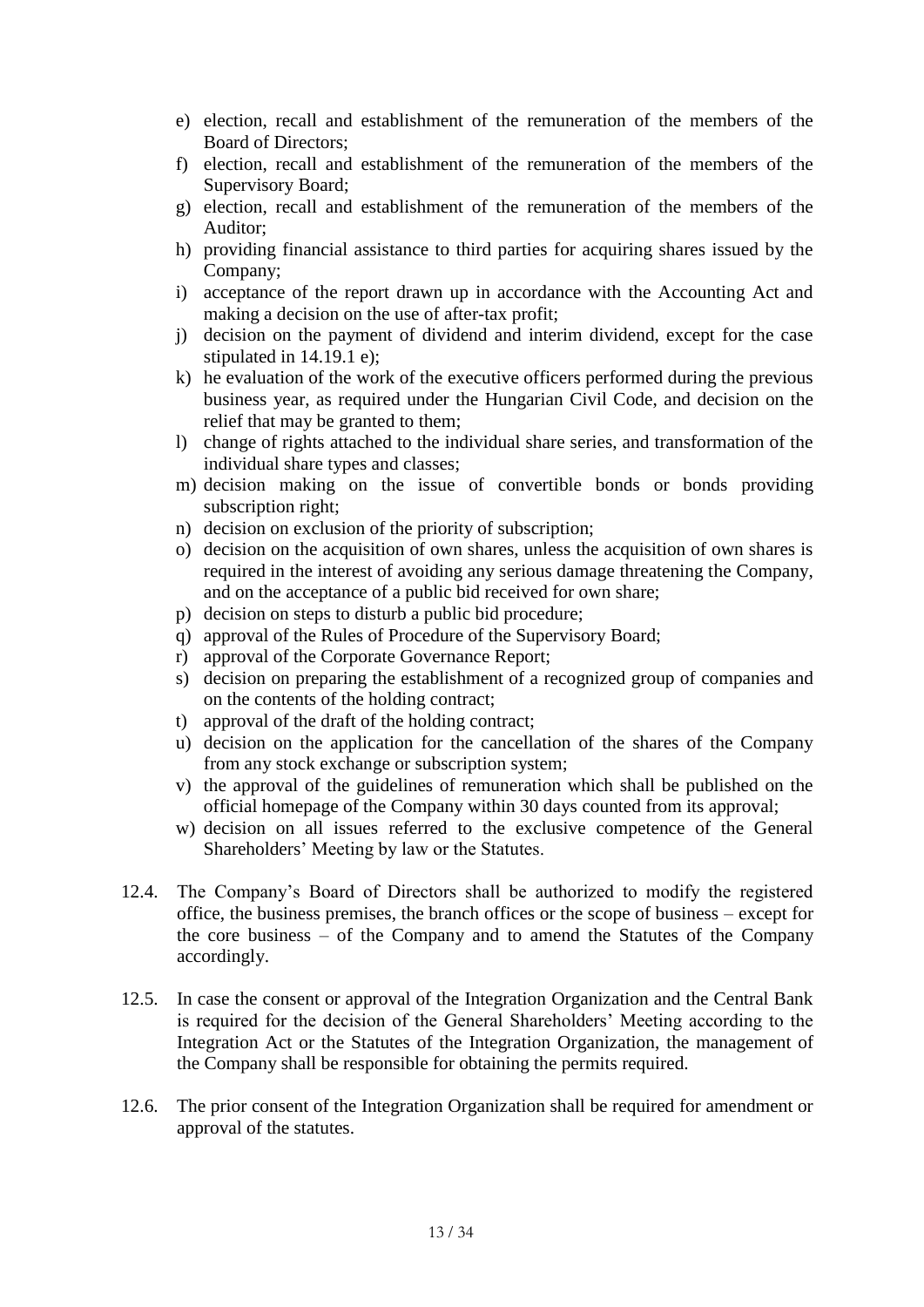- 12.7. The General Shareholders' Meeting shall adopt its resolutions on issues falling within its competence by at least the simple majority of the votes approving the draft resolution except for matters specified by Section 3:102, Section 3:211 subsection (3) and Section 3:276 of the Hungarian Civil Code and all other cases specified by law where the approval of a 3/4 (three-quarter) majority of the shareholders attending - or if the law provides otherwise then according to the conditions set out therein - is required for the adoption of the resolution concerned. Abstention shall qualify as "no" vote.
- 12.8. The General Shareholders' Meeting shall adopt a resolution on all issues submitted to the General Shareholders' Meeting by the Board of Directors, the Supervisory Board or the shareholder(s) representing at least 1% of shares. If shareholders who hold at least 1% of the votes notify the Board of Directors about their proposal for the amendment of the agenda – with all the details required for items of the agenda – or about a draft resolution relating to an item on, or to be added to, the agenda within 8 days after publishing the announcement of calling the General Shareholders' Meeting, the Board of Directors shall publish an announcement regarding the updated agenda or the draft resolution proposed by the shareholders after being notified about the proposal. The issue specified in the announcement shall be deemed as put on the agenda.
- 12.9. A resolution of the General Shareholders' Meeting aimed at the transformation of the form of public (open) operation of the Company into private, may be adopted if at least a 3/4 (three-quarters) majority of shareholders who separately represent not more than 1% of votes gave its prior consent thereto. In connection with the prior consent, the Board of Directors shall be obliged to call upon the concerned shareholders of the Company, in the announcement containing the invitation to the General Shareholders' Meeting, to send their statements whether they give their consent or not. The shareholders concerned shall send the position taken up by them to the registered office of the Company, in writing, addressed to the Board of Directors, until the deadline indicated in the announcement, which shall be at least the second day following the reporting date of the shareholder identification procedure connected to the General Shareholders' Meeting deciding about the change of the public operation form of the Company to a private operation form. Should a shareholder fail to make any statement within the time limit set in the announcement, the shareholder shall be considered as if they gave their consent. Several consents may not be validly made on the basis of a given share. The Board of Directors of the Company shall determine the scope of shareholders concerned, on the basis of the data contained in the shareholder identification connected to the General Shareholders' Meeting deciding about the change of the public operation form of the Company to a private operation form.
- 12.10. The resolution of the General Shareholders' Meeting as per paragraphs (c) and (l) of Article 12.3 can be adopted if more than half of the shareholders holding the concerned share types or share series present at the given General Shareholders' Meeting have granted their separate consent to this. The votes cast by the shareholders of the concerned share types or share series shall be evaluated separately as well, in terms of this consent, in the course of determining the results of the vote, and, if necessary, a separate voting must be held for these shareholders. A share type or share series is considered as "a concerned share type or share series" if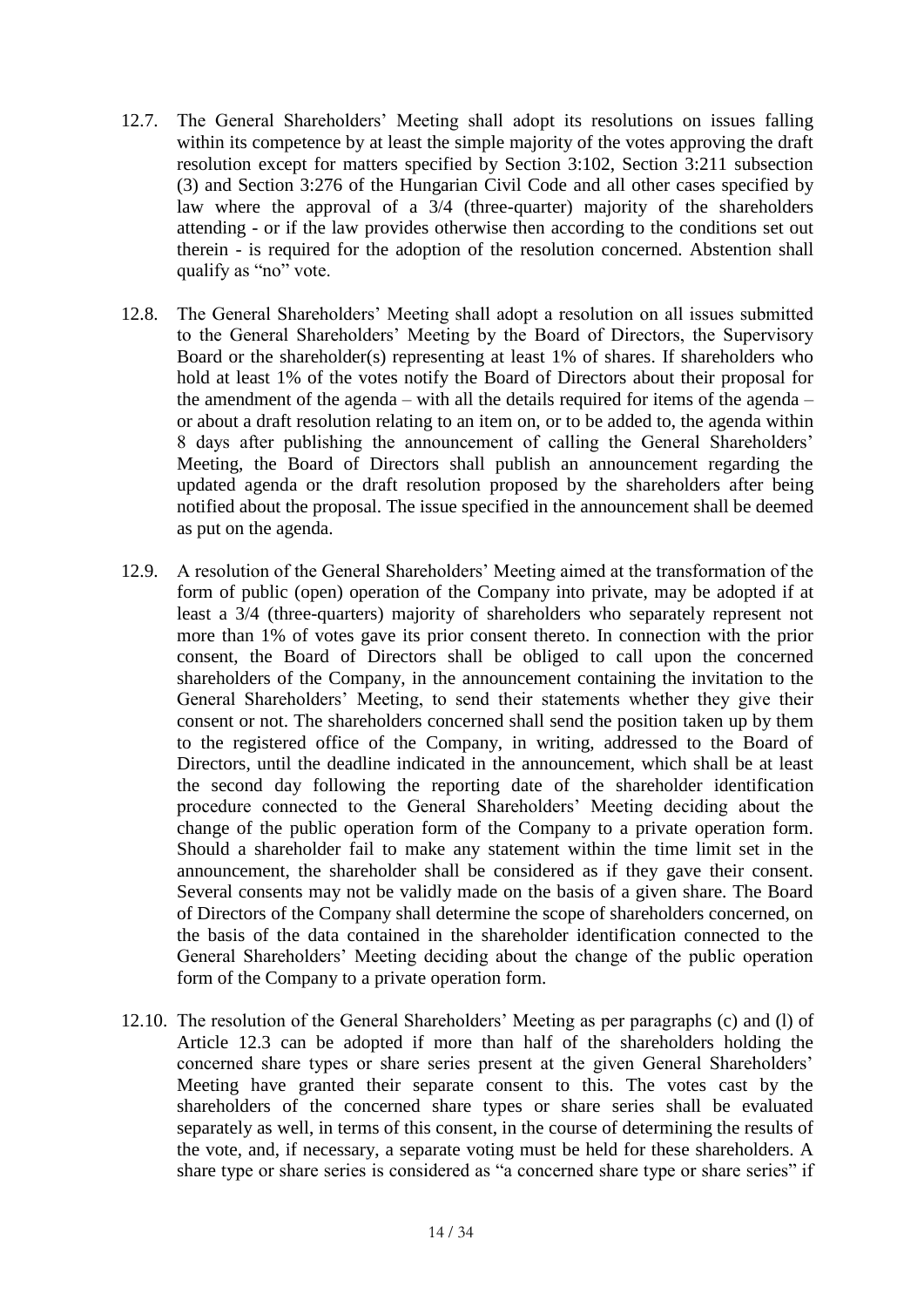the resolution of the General Shareholders' Meeting directly and adversely modifies a shareholder right defined in these Statutes, attached to the given share type or share series. In the course of the aforementioned, the provisions applicable to the possible restriction or exclusion of the voting right attached to the share (excluding the prohibition to exercise the voting right related to the own shares) shall not apply. Based on the authorization specified in the resolution of the General Shareholders' Meeting passed according to the provisions of this Article, the consent required under law for the resolution passed by other bodies of the Company is deemed to have been granted.

### **13. Officers of the General Shareholders' Meeting and their work**

- 13.1. The Chairman of the General Shareholders' Meeting shall
	- conduct the discussion in the order indicated in the announcement on the convocation of the General Shareholders' Meeting;
	- order the votes;
	- sign and request a shareholder in attendance to authenticate the minutes to be taken in connection with the discussion and the resolutions.
- 13.2. Minutes shall be drawn up of the General Shareholders' Meeting, which shall contain the following:
	- corporate name and registered office of the Company;
	- method, place, and date of holding the General Shareholders' Meeting;
	- name of the Chairman of the General Shareholders' Meeting, the keeper of the minutes, the certifier of the minutes and the person counting the votes;
	- important events and proposals made during the General Shareholders' Meeting;
	- draft resolutions, the number of each share for which a valid vote was cast for a given resolution, the capital share represented by such votes, the number of votes cast for and against the proposal, and the number of abstains;
	- objection of the shareholder, a member of the Board of Directors or of the Supervisory Board to a resolution if so requested by the objecting person.
- 13.3. The minutes shall be signed by the keeper of the minutes and the Chairman of the General Shareholders' Meeting and authenticated by a shareholder in attendance and elected for that purpose. The minutes recorded at the General Shareholders' Meeting shall be sent to the Central Bank, the Integration Organization and the Supervisory Authority within 15 days of the date of the General Shareholders' Meeting.

## **14. Board of Directors**

- 14.1. The Board of Directors is the managing body of the Company, and the members of the Board of Directors shall qualify as officers. The Company is managed by the Board of Directors, acting as a body. The Board of Directors shall represent the Company towards third parties, vis-á -vis courts and other authorities. Shareholders cannot vindicate the competencies of officers. The provisions of the Hungarian Civil Code shall be applicable to the liability of executive officers.
- 14.2. Only natural persons can be elected as members of the Board of Directors. The Board is made up of at least 5 and no more than 11 members. The Board of Directors shall be elected by the General Shareholders' Meeting from among shareholders and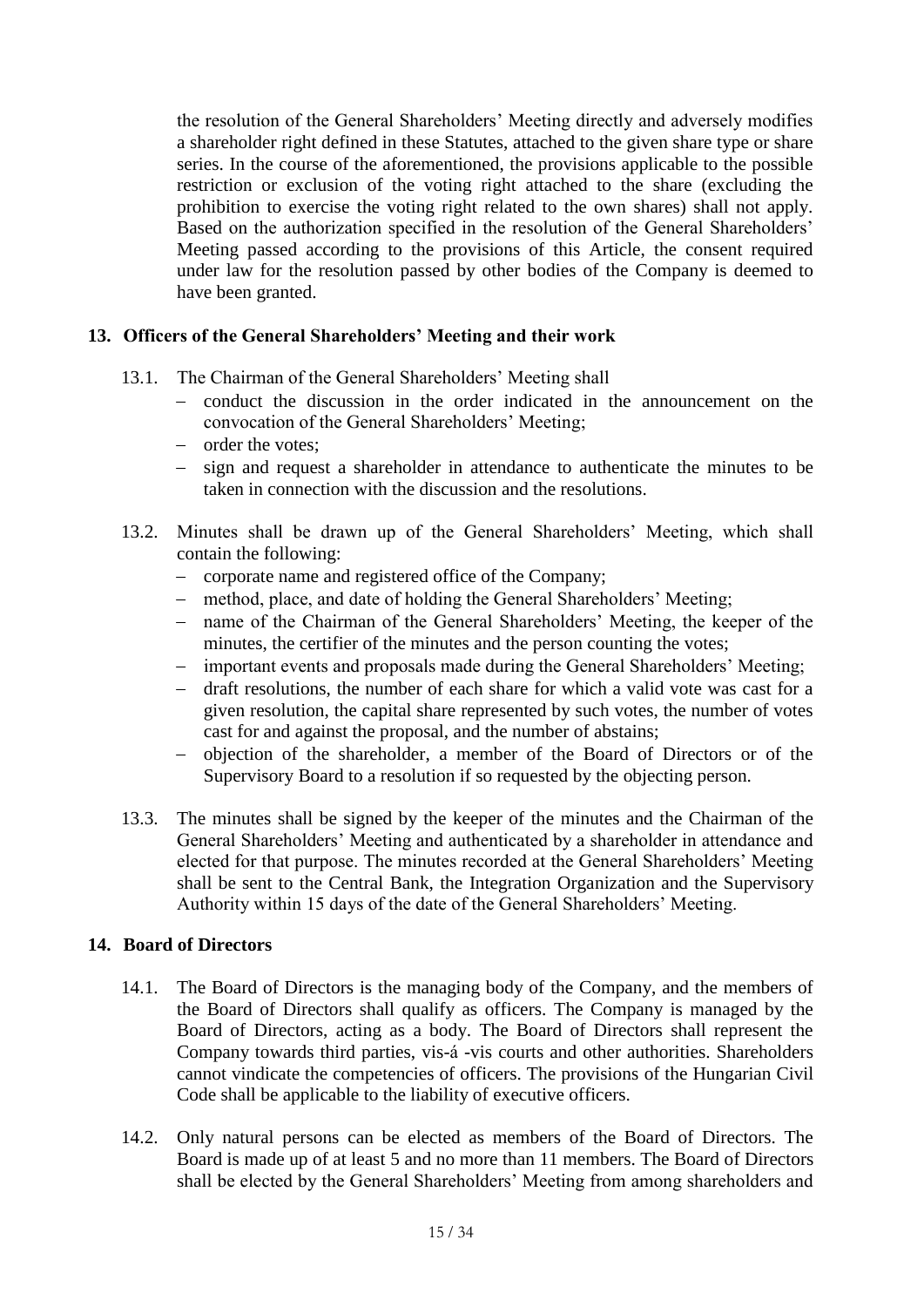other persons. At least two members of the Board of Directors shall be employed by the Company (hereinafter referred to as internal members). Furthermore, at least 2 members of the Board of Directors shall be Hungarian citizens, residents for foreign exchange purposes, and shall have permanent residence in Hungary for at least 1 year.

- 14.3. The managing directors of the Company may be elected as internal members of the Board of Directors. In the case of termination of employment of the internal members of the Board of Directors, the membership of the Board of Directors shall, simultaneously, cease to exist.
- 14.4. Those who acted as auditors of the Company or any other financial institution in close relationship with the Company in the preceding 3 years may not be members of the Board of Directors. A person may not hold a seat on the Supervisory Board either, if he/she fails to meet the requirements set forth by law or in the Rules on the eligibility of executive officers and the control of eligibility issued by the Integration Organization.
- 14.5. Members of the Board of Director may not acquire shares in another business organization pursuing the same main activity as the Company, with the exception of the Central Bank, other legal entity falling under the consolidated supervision with the Company or public limited companies, and may not be officers of another business organization pursuing the same main activity as the Company (excluding the Central Bank, other legal entity subject to the consolidated supervision of the Company) except with the approval of the General Shareholders' Meeting. Members of the Board of Directors and their relatives may not engage in transactions, on their behalf or to their own benefit, which fall within the core activities of the Company, with the exceptions stipulated by law. The executive officer of the Company can be an executive officer, without limitations, in a legal entity (falling under consolidated supervision with the Company) that is engaged, as its core activity, in pursuing the same economic activity as the Company. If the executive officer of the Company accepts a new executive officer appointment, they shall be obliged to report this fact to the Company within 15 days from acceptance of the given position.
- 14.6. The mandate of the members of the Board of Directors shall last for 5 years from the date of their election. The members of the Board of Directors may be called back at any time and can be re-elected following the expiry of their mandate.
- 14.7. Members of the Board of Directors may waive their office at any time, but if so required by the operability of the Company, in particular if the actual number of the members of the Board of Directors fell below the number specified as a minimum in Article 14.2, or the number of internal members fell below 2 as a result of resignation, resignation will only become effective on the sixtieth day reckoned from the announcement thereof, unless the General Shareholders' Meeting provided for the election of the new member prior to that.
- 14.8. The Board of Directors shall elect a Chairman from among its members.
- 14.9. The Chairman of the Board of Directors (in his/her absence, any member of the Board of Directors designated by him/her) shall organize the work of the Board of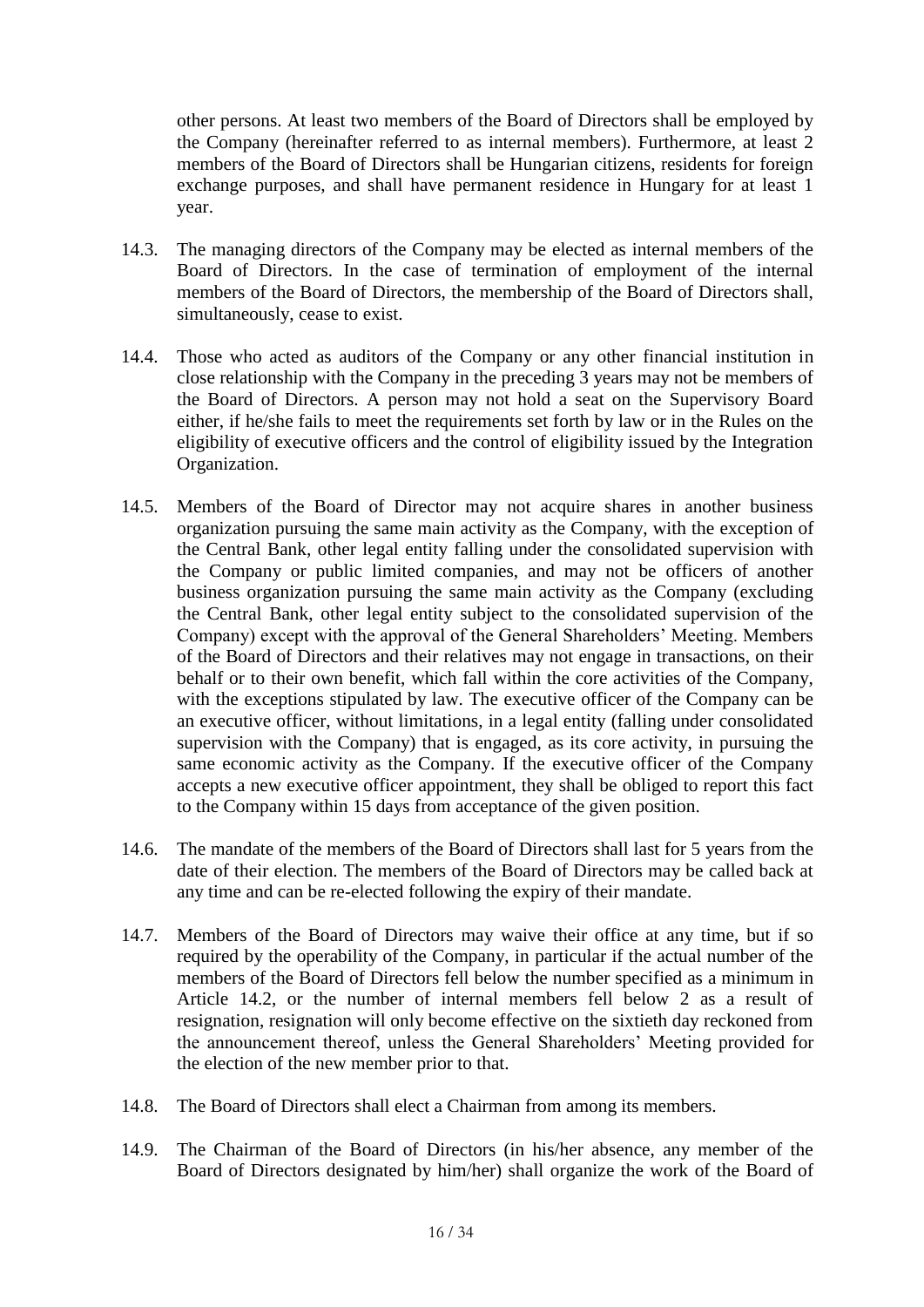Directors, and shall provide for the effective operation thereof. Within the framework thereof, he/she shall, in particular:

- convene the meeting of the Board of Directors in writing, 5 days prior to the date of the meeting, with the exception of the case of a decision that may not be postponed;
- provide for sending the proposals and keeping the minutes;
- chair the meeting and order voting; as well as
- chair the General Shareholders' Meeting, if necessary, until the Chairman of the General Shareholders' Meeting is elected.
- 14.10. The Board of Directors shall hold a meeting at least once every three months, however, the Chairman of the Board of Directors may convene the Board of Directors at any time. The Chairman shall be obliged to convene the Board of Directors upon request of two members and in all cases prescribed by law. The meetings shall be convened by the Chairman or the Board of Directors or the member appointed by him/her by an invitation forwarded at least 5 (five) business days before the date of the meeting. The Chairman of the Board of Directors shall notify the Integration Organization and the Central Bank of the meeting of the Board of Directors, in advance, by sending the invitation and the attached documents described herein, simultaneously with sending the invitation to the members, but at least 5 business days prior to the meeting. The authorized representatives of the Integration Organization and the Central Bank shall be entitled to attend the meetings of the Board of Directors with the right of consultation. The invitation shall contain the meeting's agenda; the proposals relating to each agenda item and all related documents, if any, shall be attached to the invitation. In justified cases, the management of the Integration Organization may call upon the Company to prepare proposals to the agenda items specified by the Integration Organization, in writing, within 3 business days of the notification. A resolution on any matter not included in the agenda may only be adopted if all members or the representative of the Integration Organization or the Central Bank is present at the meeting, or participate in the meeting by telephone or video conferencing (electronic communication device) if this is feasible, and consent to discuss the matter not included amongst the agenda items. The Board of Directors may not adopt a valid resolution if the above obligations are breached. The Chairman of the Supervisory Board or a member of the Supervisory Board designated by him/her shall be entitled to take part in the meeting of the Board of Directors as a person invited on a permanent basis.
- 14.11. The Board of Directors has a quorum if at least half of its members are in attendance at the meeting. The Board of Directors has no quorum if the provisions of Article 14.10 are breached. The simple majority vote of the members present is required for the adoption of a resolution of the Board of Directors unless otherwise regulated by law or these Statutes.
- 14.12. Minutes shall be drawn up of the meetings of the Board of Directors. The minutes shall contain:
	- lace and date of the meeting of the Board of Directors,
	- name of the members of the Board of Directors present,
	- proposals set forth,
	- decisions made, and any objections to such decisions.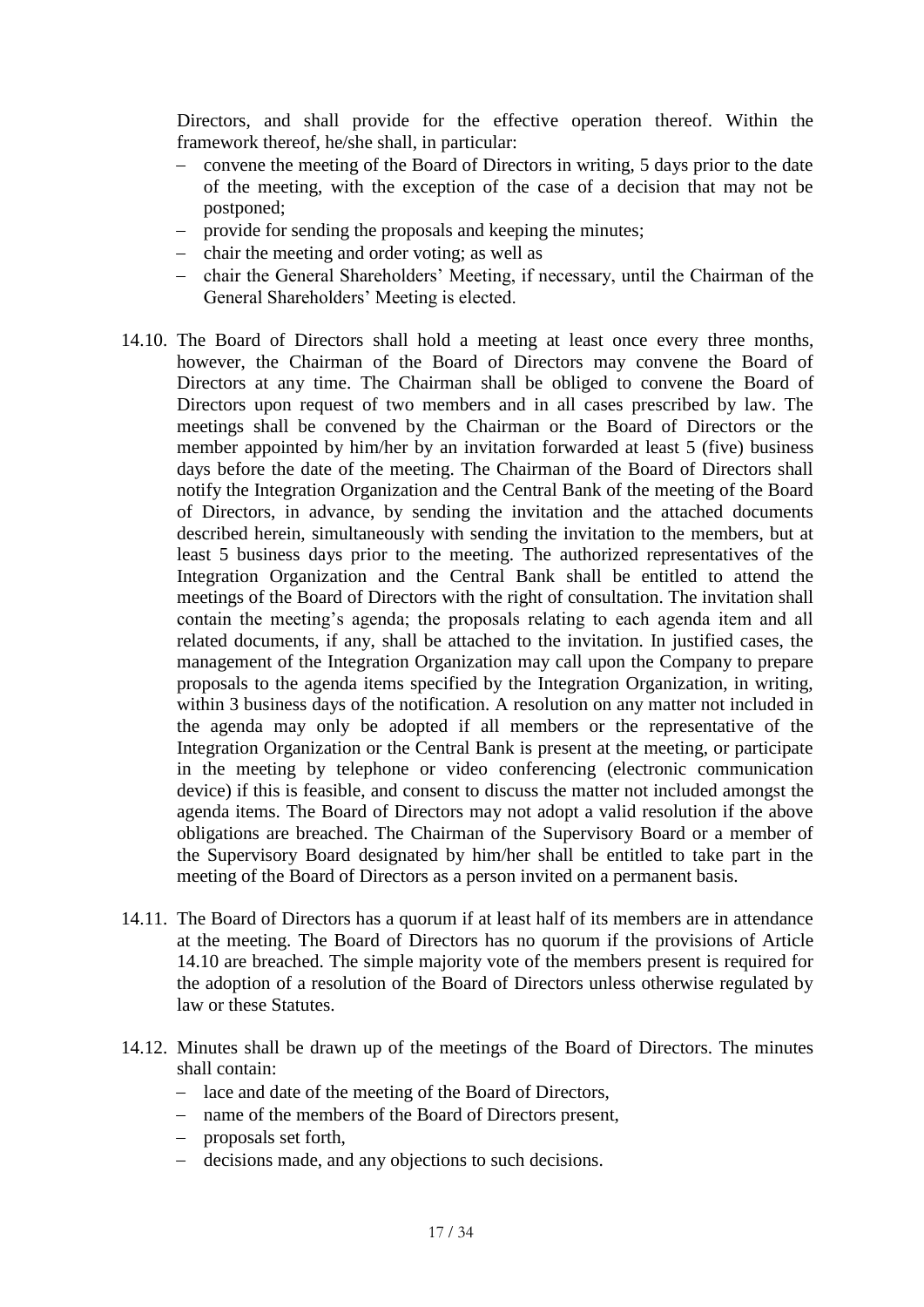Members of the Board of Directors may request to enter their opinion word for word in the minutes.

- 14.13. The minutes shall be signed by the Chairman of the meeting, by two further members of the Board of Directors in attendance and by the keeper of the minutes. The minutes shall be sent to all members of the Board of Directors and to the Chairman of the Supervisory Board, furthermore to the Integration Organization and the Central Bank, within 15 days following the meeting, irrespective of whether they attended the meeting or not.
- 14.14. The members of the Board of Directors are entitled to participate in the meeting of the Board of Directors by means of electronic communication devices, the detailed rules of which are set out by the rules of procedure of the body.
- 14.15. The Board of Directors may only adopt a valid resolution outside a meeting (in other words: without convening and holding a meeting, that is by telephone, facsimile, electronic messages or in any other similar way) if more than half of the members of the Board of Directors cast their votes in a private deed with full probative force and send it to the registered office of the Company within 2 business days after the notice about the adoption of resolutions outside the meeting and the related documents (hence, in particular: the motions and the voting sheets) are sent to the members of the Board of Directors.

The provisions of Article 14.10 regulating the prior notice to be sent to the integration Organization and the Central Bank shall be applied, mutatis mutandis, in respect of resolutions adopted outside of a meeting, with the proviso that in case the Central Bank or the Integration Organization so requests, a proper meeting of the body shall be held. The Board of Directors may not adopt a valid resolution if the above obligations are breached.

- 14.16. The operation of the Board of Directors shall be regulated in detail by the rules of procedure of the Board of Directors. The rules of procedure shall be elaborated by the Board of Directors itself within the framework set out by these Statutes.
- 14.17. The Board of Directors shall manage and control the business operations of the Company. Within the scope of the Statutes, it is entitled to take all measures that are not reserved exclusively for the General Shareholders' Meeting. The Board of Directors will be responsible for ensuring prudent operation and compliance with risk taking and capital adequacy provisions at the level of the businesses under the Company's controlling influence. The Board of Directors will exercise ownership rights in the case of businesses owned by the Company, or being under the controlling influence of the Company.
- 14.18. The Board of Directors shall:
	- prepare the report of the Company pursuant to the Accounting Act and the proposal for the use of profits, and to submit them to the General Shareholders' Meeting together with the report of the Board of Directors;
	- prepare the Company's report on responsible corporate governance and submit it to the General Shareholders' Meeting together with the report of the Supervisory Board;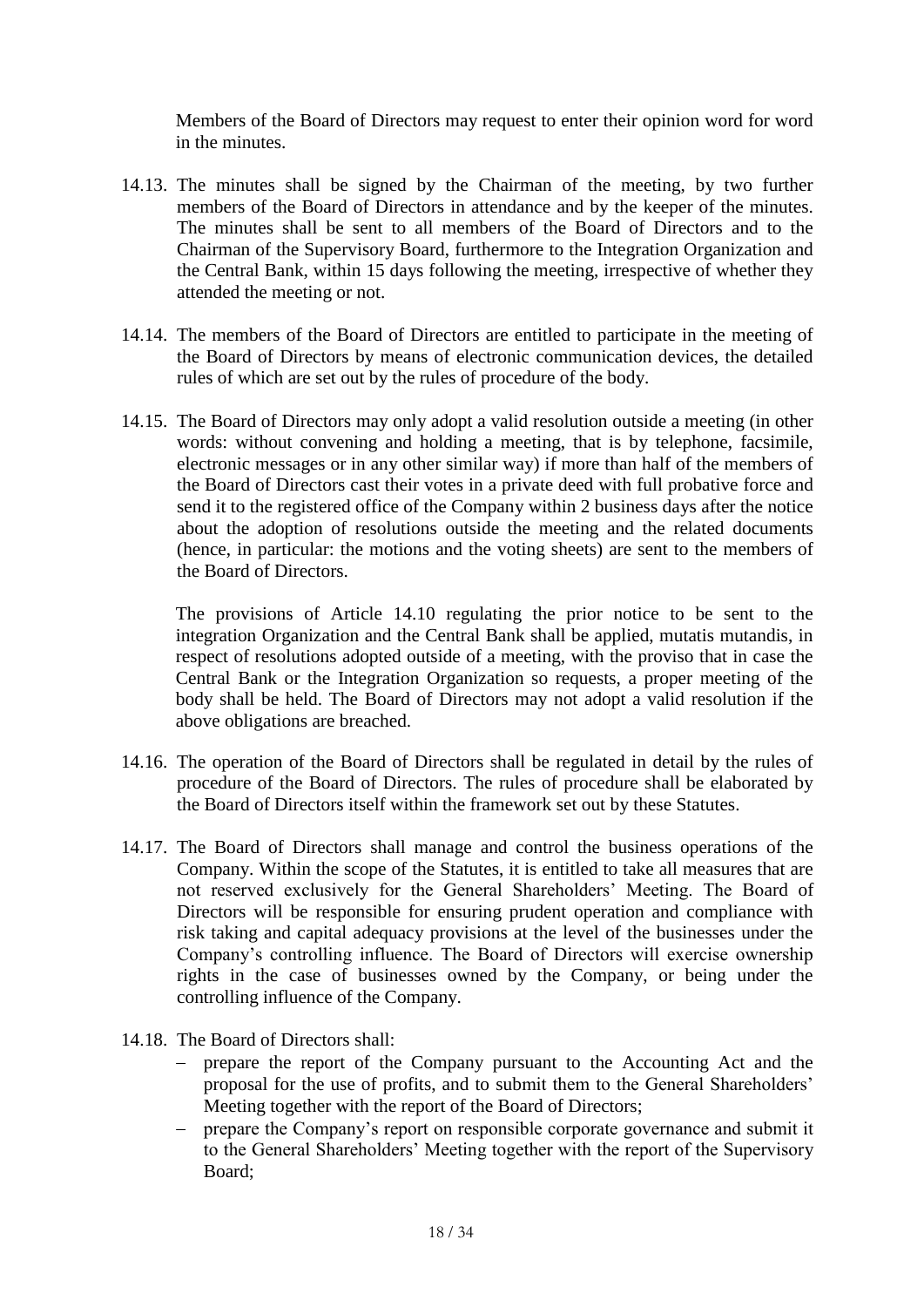- prepare a report for the General Shareholders' Meeting on an annual basis, and in every three months for the Supervisory Board on management, as well as on the pecuniary situation and business policy of the Company (including the subsidiaries of the Company involved in the consolidation);
- convene the ordinary General Shareholders' Meeting once annually, and convene the extraordinary General Shareholders' Meeting within 8 days, with the simultaneous notification of the Supervisory Board, if it comes to the knowledge of any of its members that as a result of the losses the equity of the Company has dropped to two-thirds of the registered capital or below the minimum level set forth in the Hungarian Civil Code, or if it comes to its knowledge that the Company is threatened by insolvency or has stopped its payments or its assets do not cover its liabilities;
- provide for keeping the business books of the Company in accordance with the rules;
- provide for keeping the register of shareholders and possibility for looking into the register of shareholders at any time in working hours;
- make a decision on the acquisition of the own shares of the Company, if it is necessary in the interest of avoiding a serious damage threatening the Company;
- ensure prudent operation, and compliance with risk taking and capital adequacy provisions at the level of all the businesses under the Company's controlling influence;
- send its Rule of Procedures to the Integration Organization within 5 days from the date of its approval or modification;
- send all of its policies and regulations that are required by the regulations published by the Integration Organization or the Central Bank, within 15 days following entry into force of the given policy or regulation.
- 14.19. The competence of the Board of Directors
	- 14.19.1. Competences in relation to the strategy, business and financial activities of the Company:
		- a) Approval of strategic and business policy objectives;
		- b) Establishment and approval of annual business and financial plans, as well as the business policy;
		- c) Analysis and assessment of the implementation of the business policy guidelines on the basis of the quarterly balance sheets of the Company;
		- d) Management of the finances of the Company, approval of the Accounting Policy and the related internal rules;
		- e) The Board of Directors is entitled to approve an interim balance sheet, and to pass resolutions on the payment of initial dividend with, however, the prior consent of the Supervisory Board;
		- f) Establishment of risk management guidelines that ensure the assessment of risk factors as well as the suitability of internal control mechanisms and the regulatory and the supervisory systems for their management, and ensure legal compliance;
		- g) Approval and regular revision of the strategies and rules (as for the rules containing the qualification and estimation processes relating to the credit and operating risks) regarding the separation of tasks inside the organization, the prevention of conflict of interest, taking, measuring, handling, tracing and reduction of risks;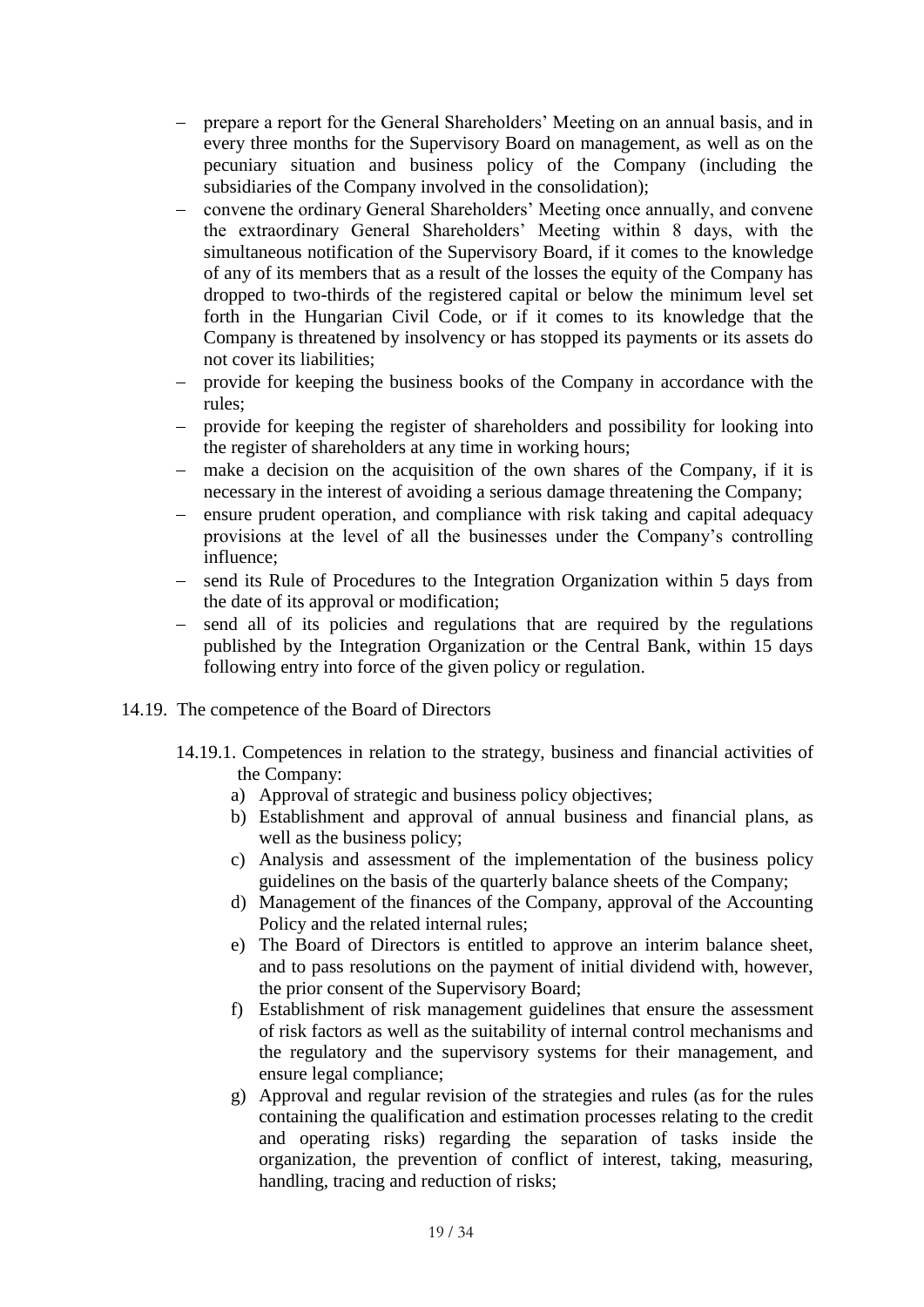- h) Approval the internal rules regarding the principles of disclosure in connection with risk management;
- i) Establishment of the strategy and procedure relating to the determination and permanent maintenance of the capital, the extent and composition thereof, required for covering the Company's current and future risks;
- j) j)Establishment of the decision-making competence (limits) relating to financial services;
- k) Decision on loan placements 10% over the guarantee capital of the Company (excluding inter-bank financial transactions);
- l) Decision on investments with a volume, which from an accounting perspective represents more than 5% of the prevailing equity capital;
- m) Decision on the commencement, suspension or termination of the performance of certain activities falling within the licensed sphere of activities of the Company (Article 4.);
- n) Determination of the terms and conditions of the contract of agency to be entered into with the property inspector;
- o) Establishment of the Treasury's operating procedures on the money and capital market, its rules for entering into and administering deals;
- p) Approval of rules for collateral registration, rules on risk taking and largerisk taking, and security valuation;
- q) Decision on issues of receivables-property exchanges (forced investments) over HUF 200 million;
- r) Sales of individual bad debts of individual customers or customer groups with a loss over HUF 50 million.
- 14.19.2. Duties and competences related to the operation and organization of the Company:
	- a) Convocation of the General Shareholders' Meeting of the Company;
	- b) Maintaining contacts with the shareholders at a proper level and with the necessary frequency;
	- c) Maintaining contacts with the Supervisory Board and preparation of reports to be submitted to the Supervisory Board
	- d) Continuous monitoring of the efficiency of corporate management;
	- e) Management of major conflicts of interest having an effect on the whole organization or on the operation of the Company;
	- f) Approval of significant organizational changes (discontinuation or establishment of units);
	- g) Establishment of measures and the plan for taking measures which become necessary as a result of the findings of the National Bank of Hungary;
	- h) Establishment of a financial incentive system;
	- i) Approval of rules of employer's loans.
- 14.19.3.Competences in relation to the increase of share capital and the acquisition of own shares:
	- a) The Board of Directors is entitled upon basis of and according to the authorization set forth by this Statues - to increase the share capital of the Company granted by the General Shareholders' Meeting;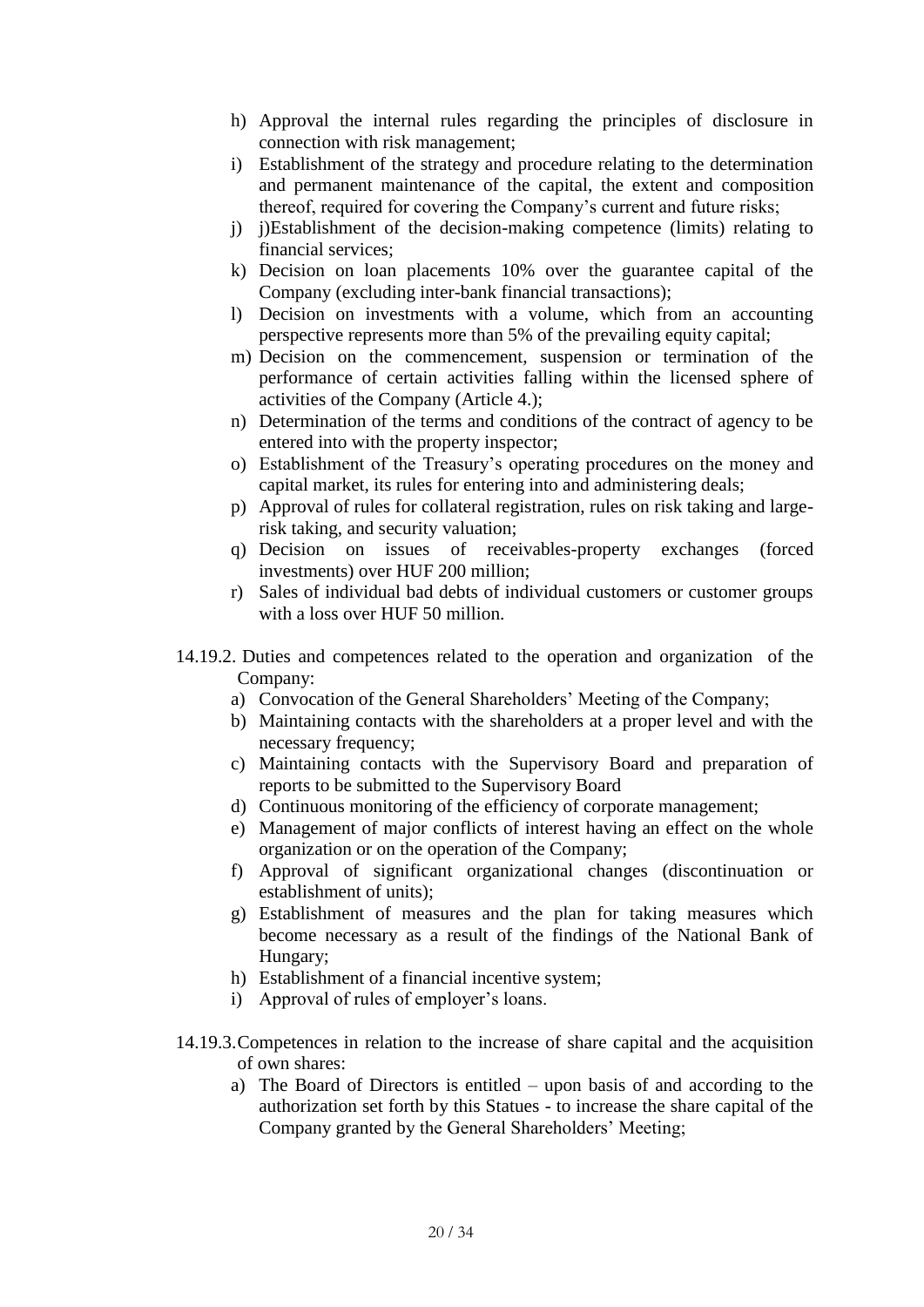- b) The Board of Directors is entitled to make decisions on transactions related to own shares upon, and to the extent of, authorization by the General Shareholders' Meeting;
- c) The Board of Directors is entitled to make decisions on the acquisition of the Company's own shares without authorization by the General Shareholders' Meeting provided such acquisition is required in order to avoid serious damage to the Company.
- 14.19.4.Competences in relation to the management of the Group, foundation of companies and investment:
	- a) Decision on the acquisition or sales of a company or a business activity in cases where the volume of such transaction exceeds 100 million HUF and participation reaches the level of influence;
	- b) Decision on the issues falling within the sphere of authority of the supreme body in respect of one-person businesses owned by the Company, and exercise of owner's rights;
	- c) Exercise of member's rights as set forth in the Hungarian Civil Code in the case of business associations under the controlling influence of the Company;
	- d) Instruction to the boards of credit institutions, financial enterprises and subsidiary businesses in which the Company holds interest over 50% in the interest of compliance with, and implementation of, joint supervisory provisions.
- 14.19.5.Rights in relation to the representation of the Company:
	- a) Development of, and monitoring compliance with, guidelines regarding the disclosure of information to be published pursuant to the relevant statutory provisions;
	- b) Exercise of employer's rights over the chief executives (chief executives: the Chief Executive Officer and the Deputy Chief Executive Officers);
	- c) Appointment of the employees authorized to sign for the Company to be entered in the Register of Companies, and approval of the internal rules containing the rules of procedure relating to the transfer of the joint right to signature of two internal members of the Board of Directors.
- 14.19.6.Rights related to own operation:
	- a) Making proposals, as required, for the appointment of members to the Board of Directors, and for the remuneration of the members of the Board of Directors;
	- b) Election and removal of the Chairman of the Board of Directors;
	- c) Approval and modification of the rules of procedure of the body;
	- d) entitled to form standing or ad hoc committees with the participation of board members and/or persons outside the Board (employees, external experts, etc.), and to give the necessary authorizations to these bodies;
	- e) The Board of Directors is entitled to use the services of external consultants or experts for the implementation of its activity
	- f) Supervision of the execution of the resolutions passed by the Board of Directors.
- 14.19.7. Other competences: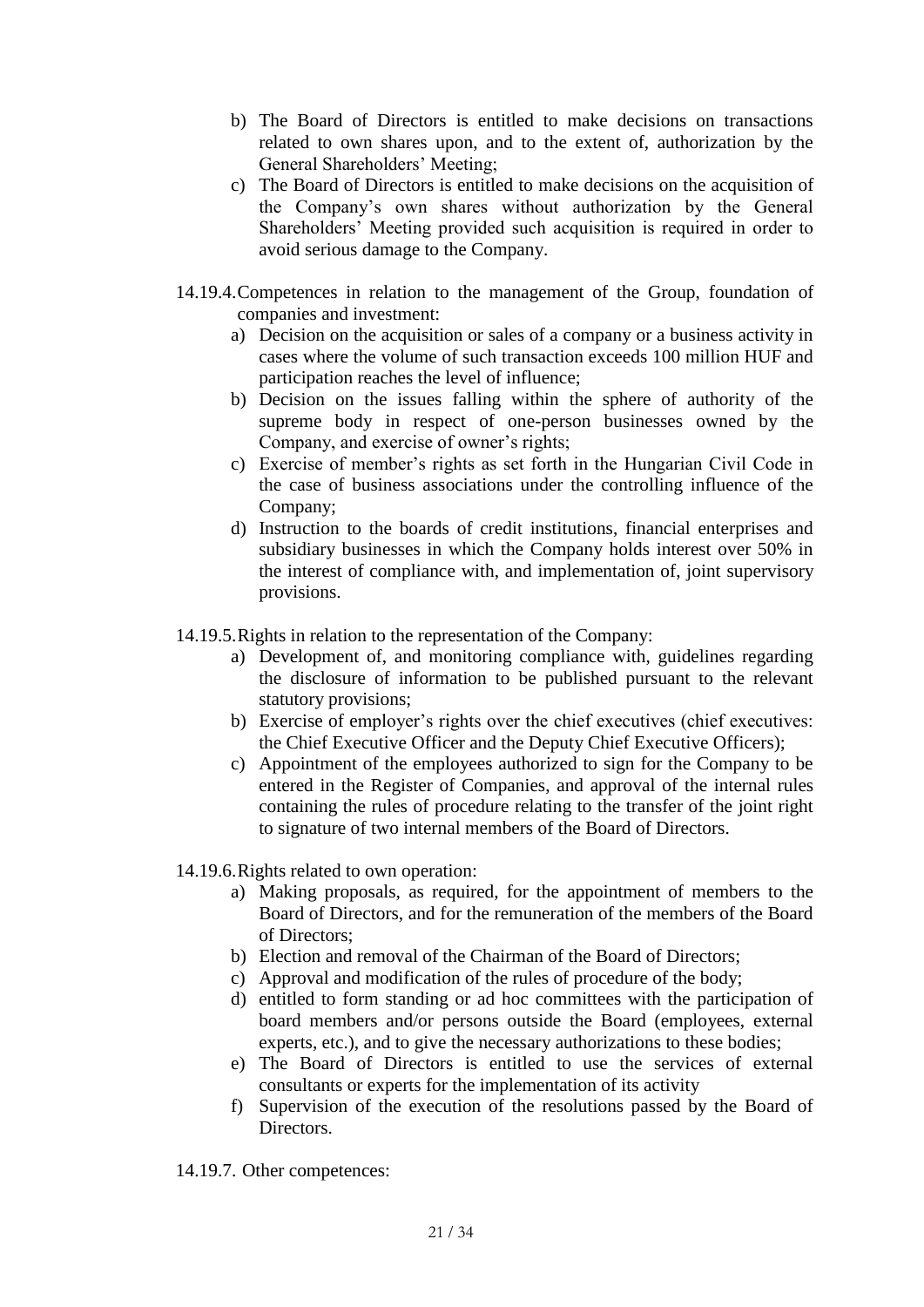- a) Decision in all matters delegated to the Board of Directors by the General Shareholders' Meeting;
- b) Decision in all matters delegated to the Board of Directors by legislation, or matters outside the exclusive competence of the General Shareholders' Meeting that are included by the Board within its own sphere of competence, or those that any member of the Board of Directors or the Supervisory Board wishes to discuss;
- c) Receipt of reports on current matters within its own competence.
- 14.20. The employer's rights specified in Article 14.19.5 b) shall be exercised by the Board of Directors. Unless otherwise decided by the Board of Directors, the employer's rights relating to other employees of the Company shall be exercised by the chief executive officer.
- 14.21. The Board of Directors is entitled, without an authorization of the General Shareholders' Meeting received in advance, to acquire own shares of the Company in a quantity stipulated in the statutory provisions, given that the acquisition is required in the interest of avoiding a serious damage directly threatening the Company. In such cases, the Board of Directors is obliged to disclose information at the next General Shareholders' Meeting on the reasons of acquiring the Company's own shares, on the number and total face value of the acquired shares, as well as on the proportion of these shares in terms of the Company's total registered capital and the amount paid for these shares..

## **15. Supervisory Board**

- 15.1. Natural persons may only be members of the Supervisory Board.
- 15.2. The Supervisory Board shall consist of a minimum of 3 and a maximum of 9 members, the majority of whom – but at least 3 members – shall be made up of independent persons (as specified by the Hungarian Civil Code), and with the exception of persons representing the employees, shall not have an employment relationship with the Company. Supervisory Board members are elected by the General Shareholders' Meeting, for a maximum period of 5 years. The Chairman shall convene the General Shareholders' Meeting, if the number of the members of the Supervisory Board falls below 3.
- 15.3. Members of the Supervisory Board must be of legal age and must have full legal capacity in the scope required for discharging his functions. A person who is subject to any grounds for exclusion applicable to executive officers (as specified by the Hungarian Civil Code), may not hold a seat on the Supervisory Board, nor any person who himself or whose family member holds an executive office (as specified by Section 8:1 subsection (2) of the Hungarian Civil Code) in the Company, nor any person who fails to meet the requirements set forth in the Rules on the eligibility of executive officers and the control of eligibility issued by the Integration Organization.
- 15.4. Members of the Supervisory Board shall participate in the work of the Supervisory Board personally. Members of the Supervisory Board are independent from the Company's Board of Directors and may not be instructed in their capacity as such.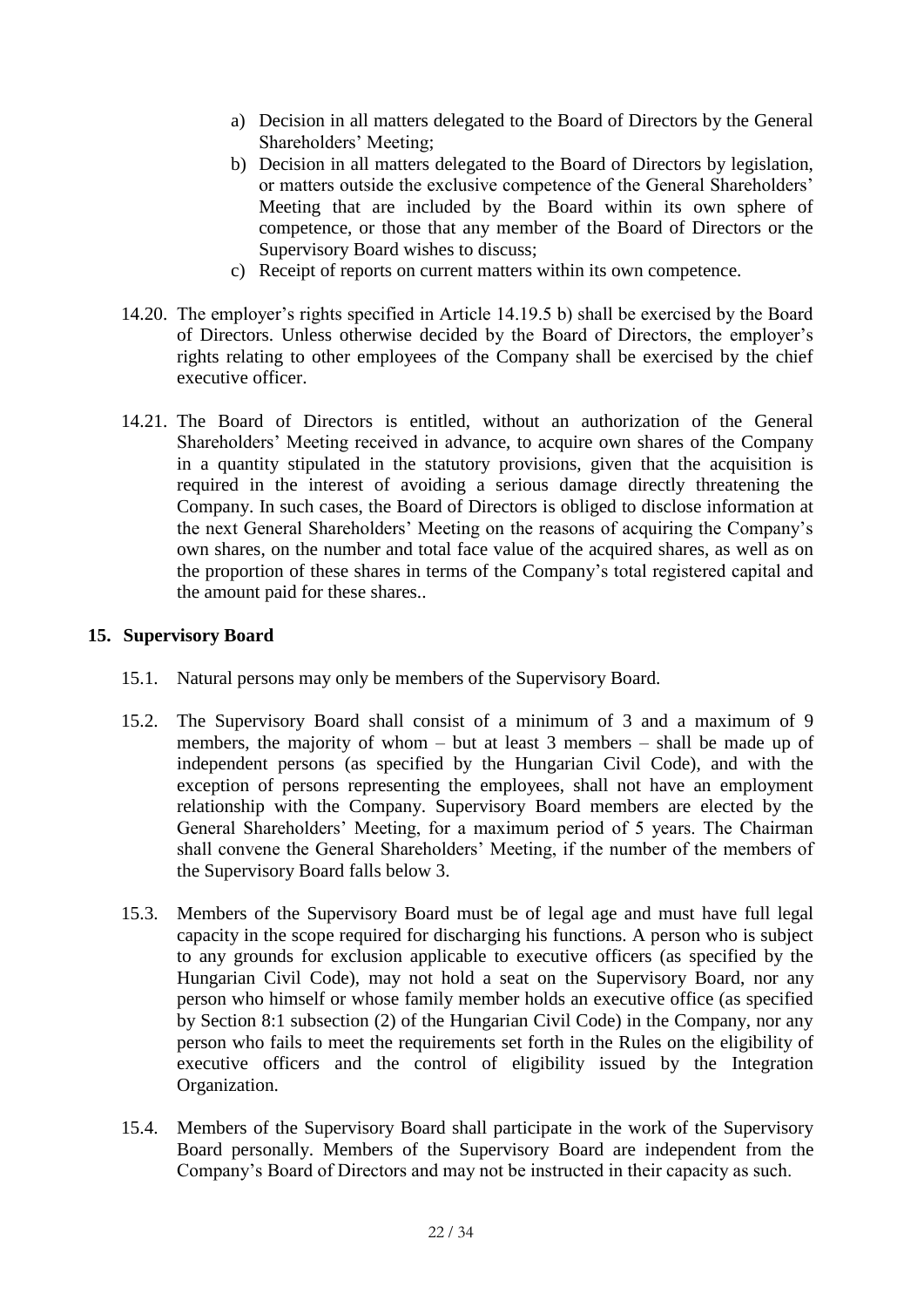- 15.5. Members of the Supervisory Board may be revoked at any time and may be reelected following the expiration of their mandate. The rules set out in Section 3:25 of the Hungarian Civil Code on the termination of the mandate of executive officers shall apply to the termination of the membership in the Supervisory Board, with the provision that the letter of resignation of the Supervisory Board member shall be addressed to the Board of Directors of the Company.
- 15.6. The Supervisory Board shall elect a Chairman from its members.
- 15.7. If the provision in the Statutes that was approved with the consent of the Works Council – does not preclude, one-third of the members of the Supervisory Board, i.e. the representatives of employees shall be designated by the Works Council, if the annual average number of full-time employees of the Company is in excess of 200 persons.

Person designated by the Works Council shall be given a seat on the Supervisory Board by the General Shareholders' Meeting at the first meeting following such designation, unless a disqualifying reason defined by law exists towards the candidates.

- 15.8. The Supervisory Board shall hold a meeting when necessary, but at least every 3 months. The Chairman of the Supervisory Board shall be entitled to convene the meeting of the Supervisory Board at any time. Any member of the Supervisory Board may request the Chairman to convene the meeting of the Supervisory Board in writing, by indicating the reasons and goal thereof, and the Chairman, within 10 days, shall take all measures which are necessary for the convocation of the Supervisory Board meeting to a date within 30 days. If the Chairman fails to convene the Supervisory Board meeting pursuant to the above, the member shall become entitled to do so. The convocation of the Supervisory Board may also be requested in writing by the Chairman or two members of the Board of Directors.
- 15.9. The meetings shall be convened by the Chairman by a written invitation sent in an electronic message or in the form of a deed. The Integration Organization and the Central Bank shall be notified of the meeting of the Supervisory Board by an invitation and the attached documents described herein, simultaneously with sending the invitation to the members, but at least 5 business days prior to the meeting. The invitation shall contain the meeting's agenda; the proposals relating to each agenda item and all pertaining documents, if any, shall be attached to the invitation and shall be sent in an electronic or printed format to the Supervisory Board members as well as the Central Bank and the Integration Organization. A resolution on any matter not included in the agenda may only be adopted if all members or the representative of the Central Bank or the Integration Organization is present at the meeting, or participate in the meeting by telephone or video conferencing (electronic communication device) if this is feasible, and consent to discuss the matter not included amongst the agenda items. The authorized representatives of the Central Bank and the Integration Organization shall be entitled to attend the Supervisory Board meetings with the right of consultation. The Supervisory Board may not adopt valid resolutions in case of breach of these obligations.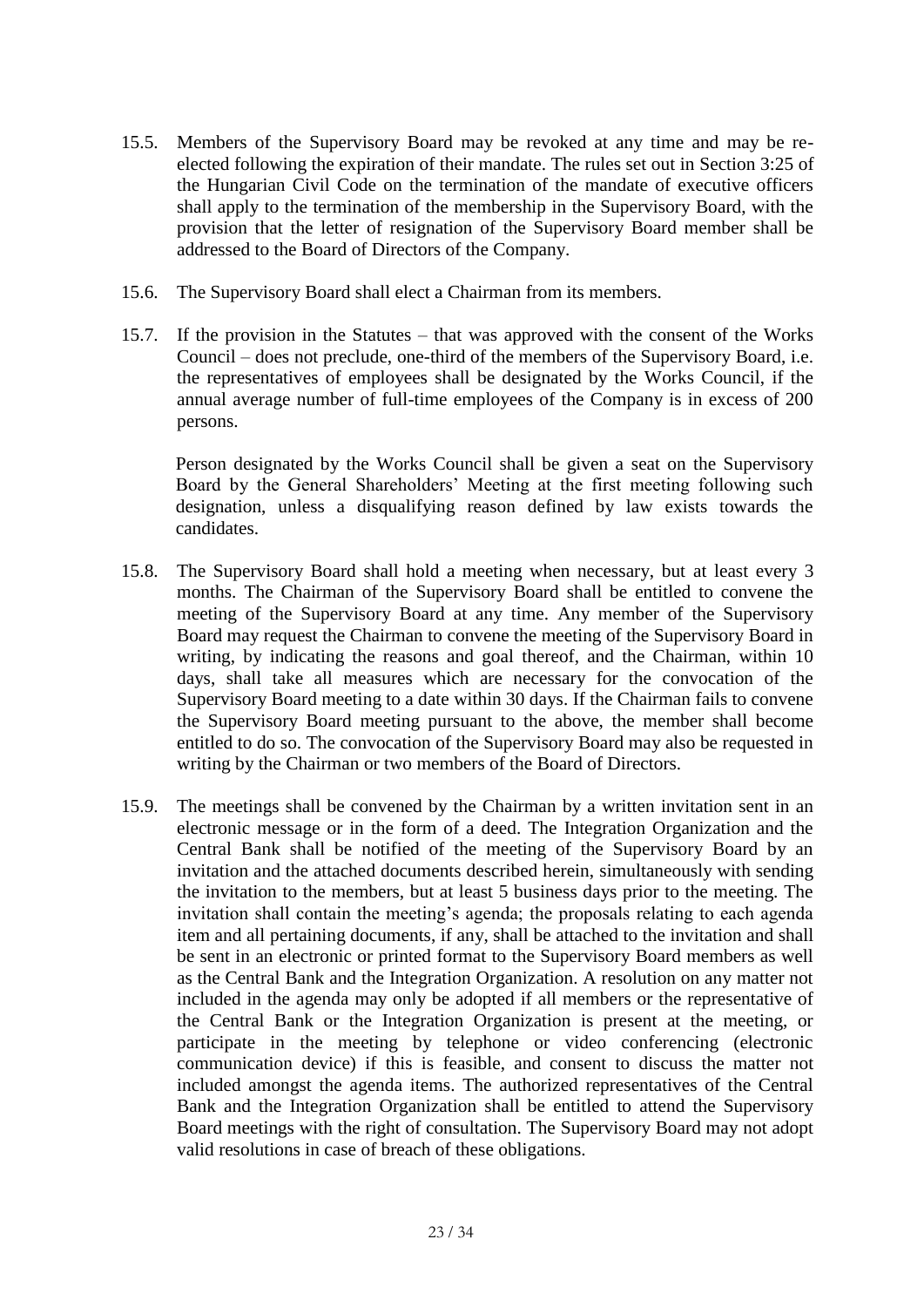- 15.10. The Supervisory Board has a quorum, if two-thirds of its members, but at least 3 members are in attendance. It shall adopt its resolutions by simple majority of votes. The Supervisory Board has no quorum, if the Integration Organization and the Central Bank have not been invited to the Supervisory Board meeting at least 5 business days before the meeting by an invitation to which all materials, proposals relevant to the agenda items have been attached.
- 15.11. The Chairman of the Company's Board of Directors, the Chief Executive Officer or the person appointed by him/her, the Continuing Auditor shall be entitled to attend the Supervisory Board meeting with a right of consultation; the Continuing Auditor must attend the Supervisory Board meeting if the Supervisory Board so requests. The Supervisory Board shall be obliged to put on the agenda all matters proposed to be discussed by the Continuing Auditor.
- 15.12. Minutes shall be drawn up of the meetings of the Supervisory Board. The minutes shall contain:
	- place and date of the meeting,
	- name of the members present.
	- $-$  the motions put forward,
	- decisions made, and any objections to such decisions.

Members of the Supervisory Board may request to enter their opinion word for word in the minutes.

The minutes shall be signed by the Chairman of the meeting and two further members of the Supervisory Board present at the meeting. The minutes shall be sent to all members of the Supervisory Board within 15 days following the meeting, irrespective of whether they attended the meeting or not.

- 15.13. Members of the Supervisory Board may participate in the meetings of the Supervisory Board by means of broadcast of electronic communications devices, the detailed rules of which is set out in the Rules of Procedure of the Supervisory Board.
- 15.14. The Supervisory Board may only adopt a valid resolution outside the meeting (in other words: without convening and holding a meeting, that is by telephone, facsimile, electronic messages or in any other similar way) if more than half of the members of the Supervisory Board put their votes in a private deed with full probative force and send it to the registered office of the Company within 2 business days after the notice about the adoption of resolutions outside the meeting and the related documents (hence, in particular: the motions and the voting sheets) are sent to the members of the Supervisory Board.

The provisions of Article 15.9 regulating the prior notice to be sent to the integration Organization and the Central Bank shall be applied, mutatis mutandis, in respect of resolutions adopted outside of a meeting, with the proviso that in case the Central Bank or the Integration Organization so requests, a proper meeting of the body shall be held. The Supervisory Board may not adopt valid resolutions in case of breach of these obligations.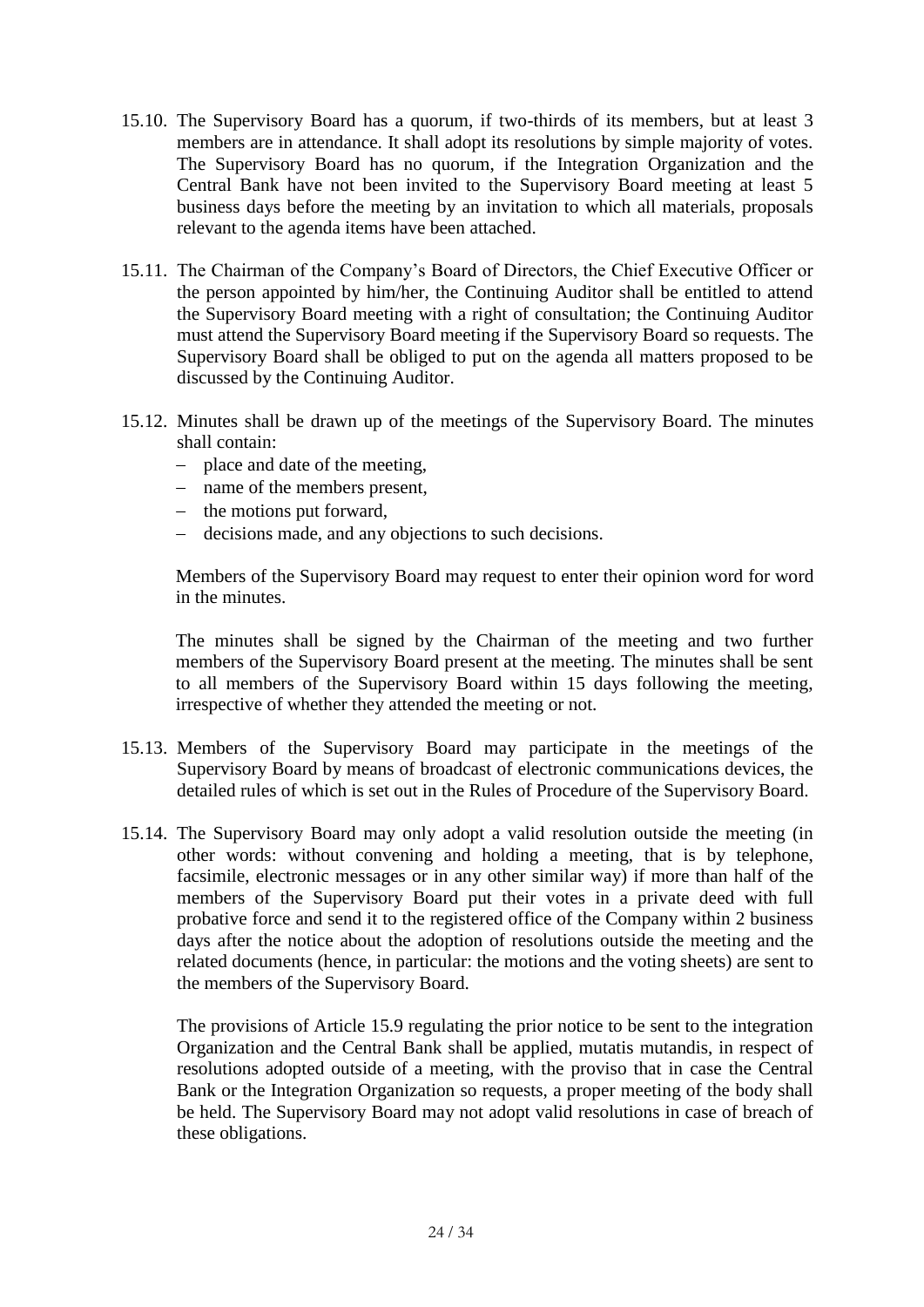- 15.15. The Supervisory Board shall establish its rules of procedure itself, subject to the rules stipulated in the Statutes, which shall be approved by the General Shareholders' Meeting.
- 15.16. The Supervisory Board supervises the management of the Company. As part of this activity, it may request reports or information from the members of the Board of Directors or the employees of the Company, and may examine the documents and books of the Company or may commission experts to examine such documents. The Company provides access for the Supervisory Board to the information concerning the risks of the credit institution, the risk control function, and the opinions of third party experts. Any member of the Supervisory Board may motion to invite a report or ask for information orally at the meeting of the Supervisory Board or, outside the meeting, in a written request addressed to the Chairman of the Supervisory Board and the Chairman of the Board of Directors. The report or information requested shall be sent by the Chairman of the Supervisory Board within fifteen days from the meeting of the Supervisory Board, or from receipt of the written request. The Supervisory Board shall examine the report drawn up in accordance with the Hungarian Accounting Act, the proposal on the use of after-tax profit, furthermore, any and all proposals relating to a matter falling within the competence of the General Shareholders' Meeting. The findings of this examination shall be presented by the Chairman of the Supervisory Board. Without being aware of the contents of the written report of the Supervisory Board, the General Shareholders' Meeting may not adopt a valid resolution on the report drawn up in accordance with the Accounting Act and the use of after-tax profits.
- 15.17. In addition to Article 15.16, the Supervisory Board shall be responsible, in particular, for
	- a) ensuring that the Company has a comprehensive control plan suitable for profitable operation;
	- b) making a proposal for the Auditor as a company, or a human being; and his/her/its remuneration, on basis of the preliminary proposal of the management and the recommendation of the Audit Committee;
	- $c)$  \*
	- d) monitoring the auditor's compliance with the prescribed professional requirements, conflict of interests and requirements on his/her/its independence, taking care of activities related to the cooperation with the auditor, monitoring other services provided by the auditor to the Company in addition to the audit of the financial statements according to the Hungarian Accounting Act, furthermore – if required – making proposals to the Board of Directors on taking certain actions;
	- e) commenting the financial statements prepared according to the Hungarian Accounting Act and monitoring their audit;
	- f) inspecting the annual and interim financial reports of the Company (including consolidated reports);
	- g) valuating the financial accounting system's operation and making proposals on taking the necessary measures;
	- h) directing the internal audit organization, and as part of this activity;
		- 1. accepting the annual audit plan of the internal audit organization;
		- 2. discussing the reports prepared by the internal audit at least semiannually, and controlling the execution of the actions required;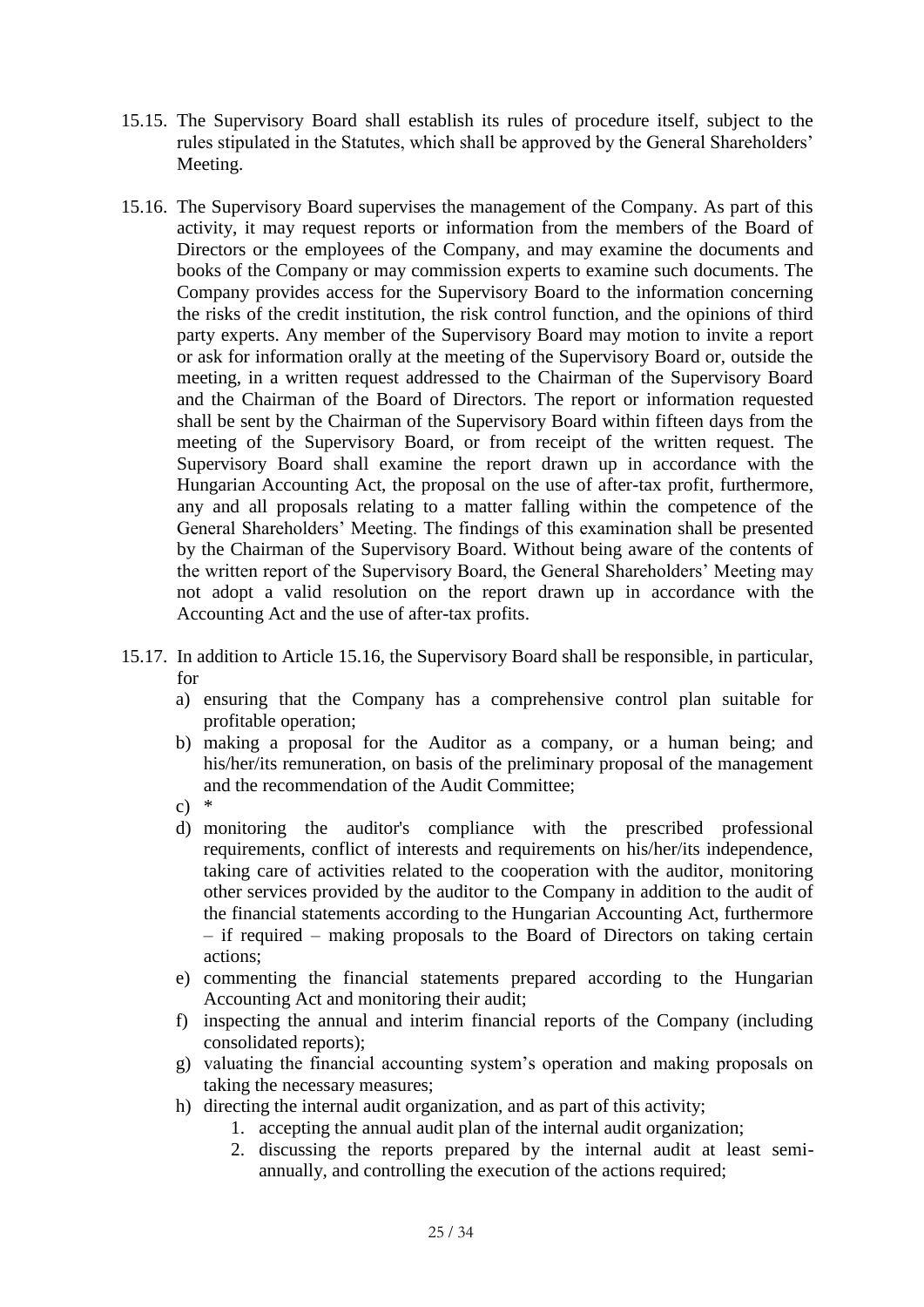- 3. if required, supporting the work of the internal audit by engaging the services of an external expert;
- 4. making a proposal on changing the headcount of the internal audit organization;
- 5. Prior consent is required from the Supervisory Board for decisions made regarding the establishment and termination of the employment of manager and employees of the Internal Audit Organization , and regarding the determination of their remuneration;
- i) elaborating recommendations and proposals on the basis of the findings of the examinations conducted by the internal audit organization;
- j) discussing the Corporate Governance Report;
- k) monitoring the efficiency of the internal audit and the risk management system,
- l) helping the work of the Board of Directors in order to properly audit the financial reporting system, and
- m) acceptance and review of the principles of the remuneration policy.
- 15.18. The Chairman of the Supervisory Board shall send, within 10 days following the meeting of the Board, the minutes, proposals and reports relating to an item on the agenda discussed by the Supervisory Board and within 15 days to the Integration Organization and the Central Bank, the subject-matter of which is the gross violation of the internal rules of the Company, or a serious irregularity established in direction and management.
- 15.19. The members of the Supervisory Board shall attend the General Shareholders' Meeting with the right of consultation.
- 15.20. The Supervisory Board shall act as a body. It may divide supervisory duties among its members on a permanent basis. Such division of supervisory duties shall not affect the responsibility of the Supervisory Board member, or his right to extend his supervision to other activities falling within the supervisory duties of the Supervisory Board.
- 15.21. If, in the judgment of the Supervisory Board, the activity of the Board of Directors violates the law, the Statutes of the Company or the resolutions of the General Shareholders' Meeting, or otherwise infringes on the interests of the Company or its shareholders, the Supervisory Board shall convene an extraordinary General Shareholders' Meeting and shall propose its agenda.
- 15.22. The Supervisory Board may propose, in writing, the convening of a meeting of the Board of Directors and putting specific topics on its agenda.

## **16. Audit Committee**

16.1. The Audit Committee consists of at least 3 and at most 9 persons. The members of the Audit Committee shall be elected by the General Shareholders' Meeting for a period not more than 5 years from among the independent members of the Supervisory Board.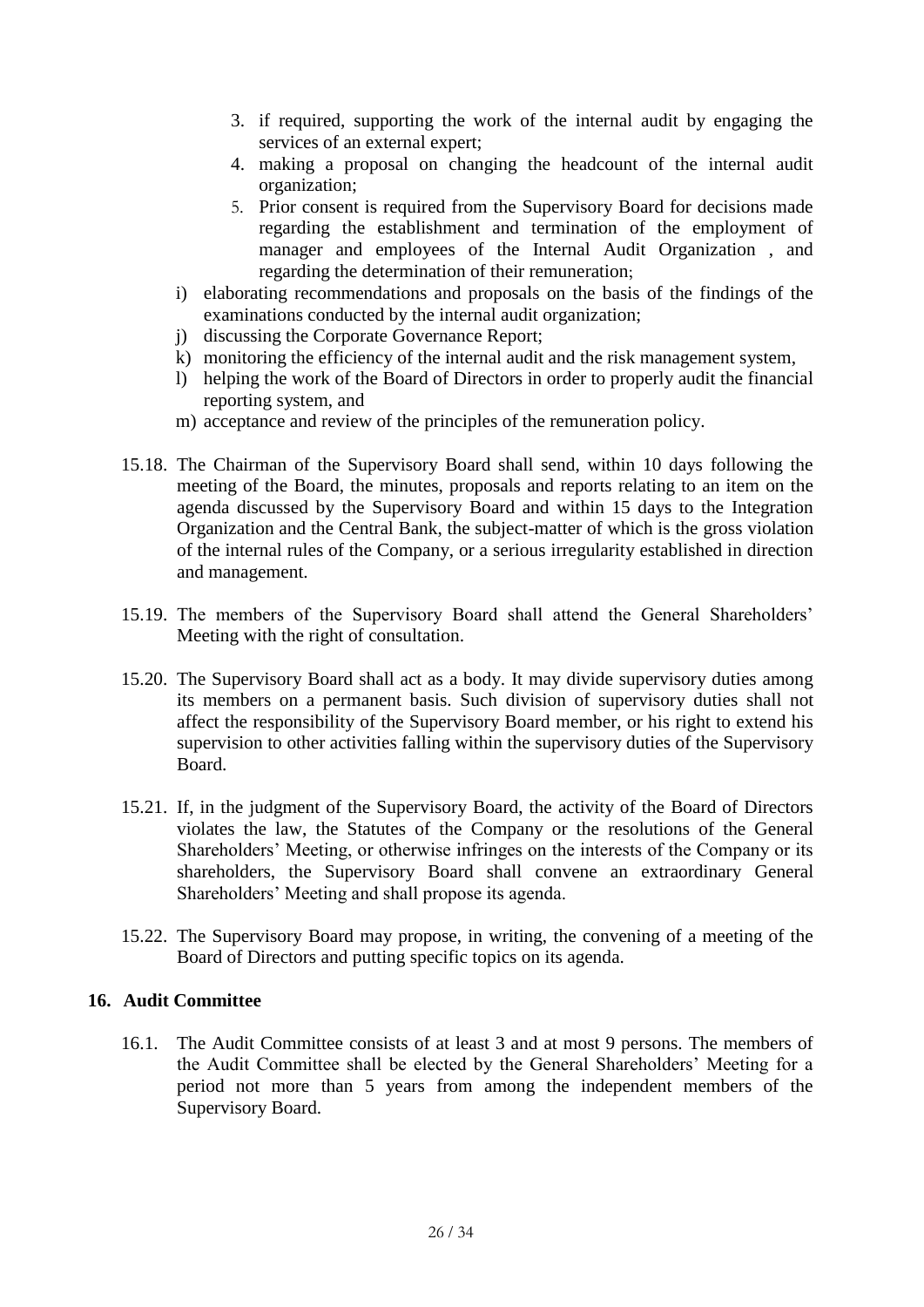- 16.2. The Audit Committee supports the Supervisory Board in controlling the financial reporting system, selecting the auditor, and cooperating with the auditor. The competence of the Audit Committee shall include:
	- a) commenting the financial statements according to the Hungarian Accounting Act and monitoring its audit;
	- b) producing a recommendation to the Supervisory Board regarding the appointment of the auditor;
	- c) supporting the preparation of the agreement to be concluded with the auditor;
	- d) monitoring the auditor's compliance with the prescribed professional and conflict of interests related requirements, taking care of activities related to the cooperation with the auditor, including especially the reviewing and monitoring of other services provided to the Company, and – if required – making proposals to the Supervisory Board on taking certain actions;
	- e) evaluating the operation of the financial reporting system and monitoring the processes thereof, as well as making recommendations regarding the taking of necessary measures;
	- f) monitoring the efficiency of the internal audit and the risk management systems of the Company; and
	- g) supporting the work of the Supervisory Board in order to properly audit the financial reporting system
- 16.3. The operation of the Audit Committee shall be regulated in detail by the rules of procedure of the Supervisory Board.

## **17. Continuing auditor**

- 17.1. A continuing auditor is working for the Company. The continuing auditor shall be elected by the General Shareholders' Meeting from the register of auditors published by the Central Bank, for the maximum period of 5 years, to ensure the lawful operation of the Company and to control the management. The period of the mandate of the continuing auditor may not be shorter than the period between his or her election by the General Shareholders' Meeting and the adoption of the subsequent report by the General Shareholders' Meeting.
- 17.2. The continuing auditor may only be engaged if he complies with the conditions set out in Section 260 subsections (1)-(2) and (4)-(5) of the Credit Institutions Act and Section 17/K subsections (6)-(8) of the Integration Act. The Company may not commission any employee of the Supervisory Authority or their close relative as per Section 8:1 subsection (1) of the Hungarian Civil Code to become the continuing auditor.
- 17.3. The mandate agreement shall be concluded with the continuing auditor, with the conditions and remuneration established by the General Shareholders' Meeting, by the Board of Directors within 90 days as of the appointment or election. The mandate agreement entered into with the continuing auditor shall reflect the obligations of the continuing auditor originating from the Integration Act as well as from these Statutes. In case the agreement is not entered into within this deadline, the General Shareholders' Meeting shall elect a new continuing auditor.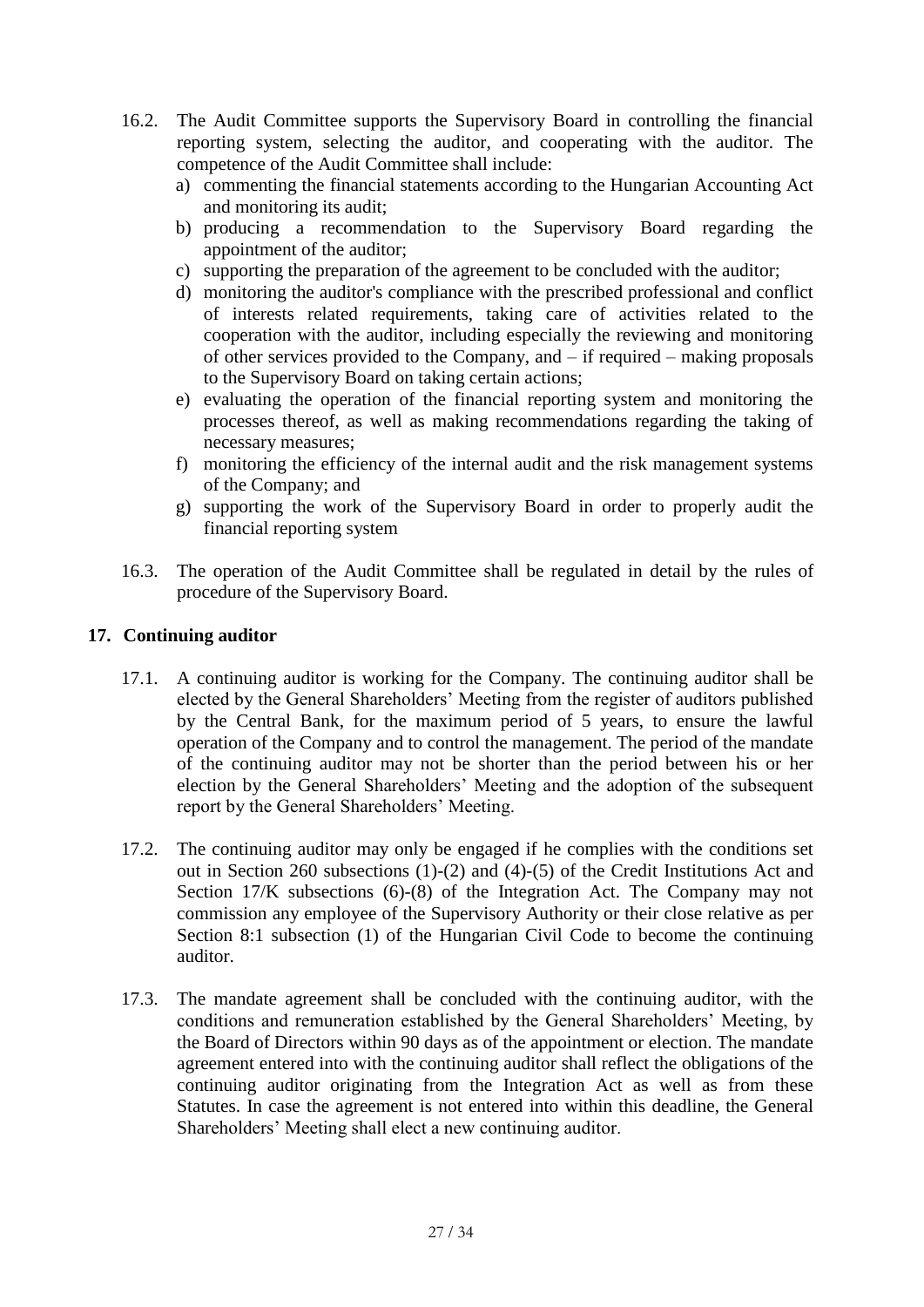- 17.4. A new mandate agreement can be concluded with the same auditor after lapse of four years following the termination of the mandate. The auditor (employee, executive officer, member subject to the obligation of performing work) employed by an auditing company, who has personal responsibility for the auditing work, may perform auditing tasks for the same credit institution no longer than for a period of five years, and such auditor can perform auditing tasks at the same credit institution again, only after the lapse of four years following the termination of his/her mandate.
- 17.5. The continuing auditor may not render services to the Company and may not establish such a cooperation with the management that jeopardizes the independent and objective provision of his auditing duties.
- 17.6. It is the duty of the continuing auditor to carry out the permanent audit orderly, and based on this to make a statement in an independent auditor report on whether the report of the Company drawn up in accordance with the Accounting Act complies with the relevant legislation, and presents a true and fair view of the financial and earnings position of the Company and its results of operation. Within the framework thereof, he/she shall, in particular:
	- a) may inspect the books of the Company, may request information from officers, members of the Supervisory Board and employees of the Company, may inspect the cash desk, as well as the portfolio of securities and goods, the contracts and bank accounts of the Company;
	- b) inspect the trueness and compliance with legislation of the report of the Company drawn up in accordance with the Accounting Act and submit a report thereon to the General Shareholders' Meeting;
	- c) shall examine all essential business reports submitted to the General Shareholders' Meeting, in particular the report drawn up in Accordance with the Accounting Act and the statement of assets from the respect whether they contain true data or are in compliance with statutory provisions;
	- d) may inspect the Company's files and accounting records, may request information from the executive officers as per Section 3:21 subsection (1) of the Hungarian Civil Code, the members of the Supervisory Board and the employees of the Company, and inspect the Company's payment account, petty cash and securities and goods stock and contracts;
	- e) may participate in the meetings of the Supervisory Board with rights of consultation, and if so requested under the notice of the Supervisory Board, he is obliged to participate in the meeting of the Supervisory Board, and may request the Supervisory Board to put on the agenda the matter recommended by him, which shall be put on the agenda by the Supervisory Board;
	- f) may submit reports to the Supervisory Authority in cases defined by the Credit Institutions Act, particularly in cases defined by Section 142 of the Credit Institutions Act;
	- g) if he detects a deterioration in the Company's assets that jeopardizes the satisfaction of the claims against the Company, or detects any circumstance that entails the responsibility of the executive officers as per Section 3:21 subsection (1) of the Hungarian Civil Code or the members of the Supervisory Board for activities carried out in their capacity as such, he shall without delay initiate at the management any measures that are required for the members to make a decision. If the initiative does not yield results, he shall notify the court of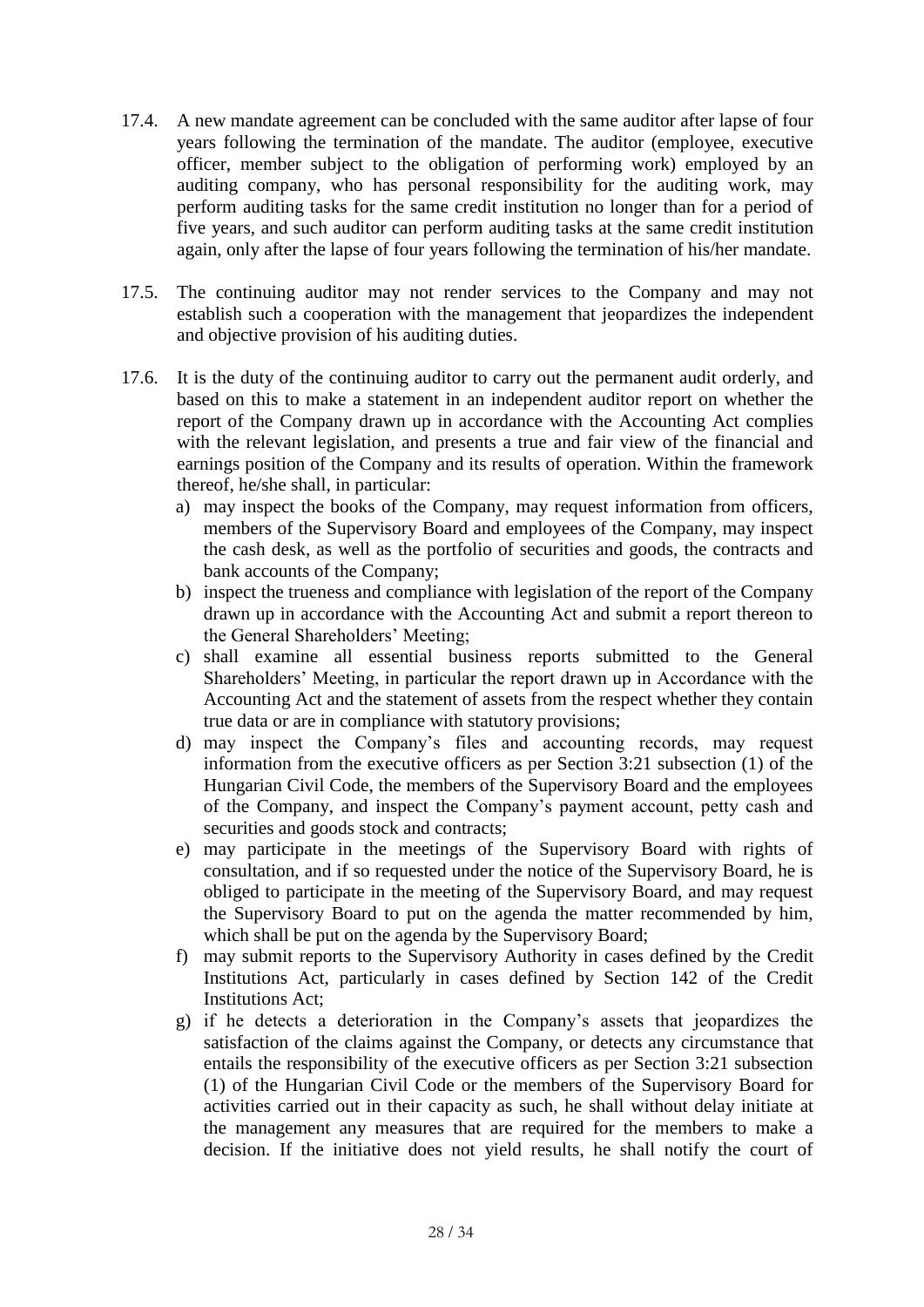registration carrying out judicial oversight in respect of the legal person of the discovered circumstances.

- 17.7. The continuing auditor shall be invited to the session of the General Shareholders' Meeting discussing the report of the Company drawn up in accordance with the Accounting Act. The continuing auditor shall participate in the session, but his absence shall not impede the holding of the session.
- 17.8. In case the continuing auditor discovers that the report drawn up in accordance with the Accounting Act of the Company does not comply with the laws or does not present a true and fair view of the assets, financial and earnings position of the Company and its results of operation, then he shall, further to the legal consequences laid down in other legislation, notify within 3 business days as of discovery the Audit Committee, the Supervisory Authority, the Integration Organization and the Central Bank about these findings.
- 17.9. The Auditor shall report to the Audit Committee any and all key issues that arise in the course of the audit, including especially any and all major shortfalls of internal control relating to the financial reporting process.
- 17.10. The continuing auditor shall record his findings regarding those in Section 263 subsection (1) of the Credit Institutions Act in a separate supplementary report, and shall send this report until 31 May of the year following the relevant year at the latest to the Board of Directors of the Company, the managing director, the Chairman of the Supervisory Board, the Supervisory Authority, as well as to the Central Bank and the Integration Organization.

## **18. Property Inspector**

- 18.1 In the interest of providing for the lawful operation of the Company, as well as for controlling and verifying the cover records of mortgage bonds issued by the Company, on a continuous basis and within the sphere defined by law, the Board of Directors of the Company shall appoint a Property Inspector. The license of the Supervision is required for the validity of the appointment of the Property Inspector.
- 18.2 The Property Inspector may be appointed for a definite period of time not exceeding five years, but may be appointed again following expiry of the period of appointment. Without the license of the Supervision, the contract of agency concluded by the Company and the property inspector may not be validly terminated.
- 18.3 The Company may not instruct the Property Inspector within the sphere of his activities as Property Inspector.
- 18.4 The Property Inspector may have access to the books and other documents of the Company containing data necessary for the fulfillment of his/her duties, and may request information in connection with the fulfillment of his her duties, at any time. The Company shall provide continuous information to the Property Inspector about the principal and interest repayment of mortgage loans entered in the cover register and any changes affecting the pledged property and the additional cover even without that.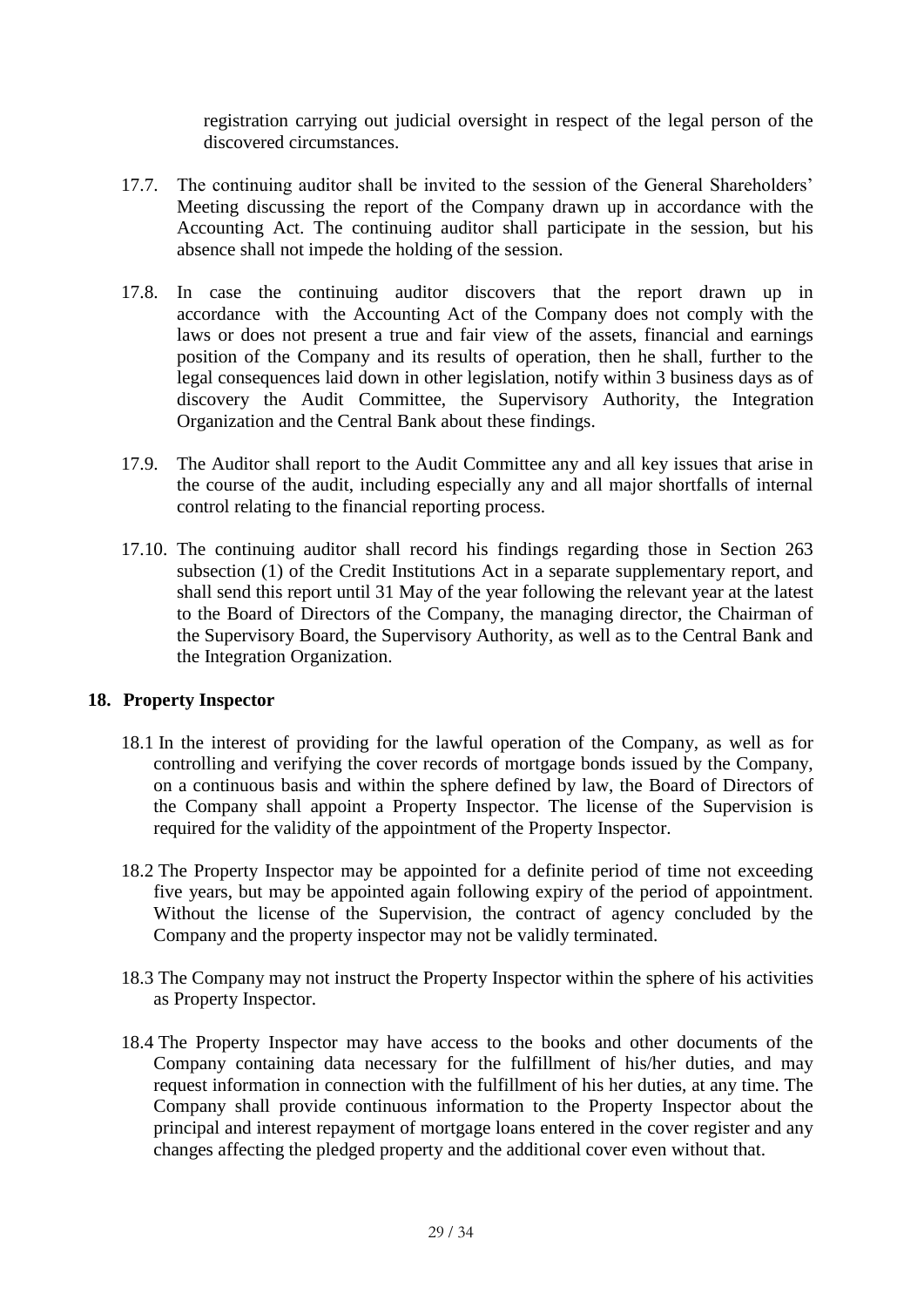18.5 The Property Inspector shall be invited to the General Shareholders' Meeting of the Company, and he/she may participate therein with the right of consultation.

## **19. Chief Executive Officer**

- 19.1 The Chief Executive Officer is the Company's employee, the senior employee, in connection with whom the employer's rights – with the exception of those falling into the exclusive competence of the General Shareholders' Meeting – are exercised by the Board of Directors.
- 19.2 The Chief Executive Officer qualifies as a senior executive under sub-paragraph b) of Paragraph 122 of Subsection 1 of Section 6 of the Credit Institutions Act, therefore only such persons may be elected as Chief Executive Officer in respect of whom no grounds for exclusion or conflict of interest circumstances set out in Section 137 subsections (4)- (6) of the Credit Institutions Act exist, and who comply with the conditions set out by the rules on the competence of executive officers and the verification of their competence, issued by the Integration Organization .
- 19.3 Rights with respect to the Chief Executive Officer's membership of the Board of Directors shall be the exclusive competence of the General Shareholders' Meeting.
- 19.4 The Chief Executive Officer undertakes management and control of daily operation in the context of his employment, and performs his duties as member of the Board of Directors under company law. Accordingly, his employment is governed by the Labor Code, and his election on, and membership of, the Board of Directors is governed by the provisions of the Act CCXXXVII of 2013 on Credit Institutions and Financial Enterprises (Act on Credit Institutions) and of the Hungarian Civil Code .
- 19.5 The duties between the Board of Directors and the Chief Executive Officer are divided in such a way that the daily work of the Company shall be directed and controlled by the Chief Executive Officer within the framework of legal rules and the Statutes of the Company, and according to the decisions of the General Shareholders' Meeting and the Board of Directors. The decision-making on all matters which are not referred to the exclusive competence of the General Shareholders' Meeting and the Board of Directors shall fall within the competence of the Chief Executive Officer. The above division of duties shall not affect the responsibility of the Board of Directors and the members of the Board of Directors defined by legal rules.
- 19.6 The Chief Executive Officer shall exercise the employer's rights related to the employees of the Company in accordance with the provisions set forth in Article 14.19.5.b.

## **20. Authorized signature**

- 20.1 Two persons shall jointly sign for the Company in matters assuming commitments on behalf of the Company in connection with financial service activities, including disposal over the Company's bank accounts, as follows:
	- one external and one internal member of the Board of Directors jointly;
	- two internal members of the Board of Directors jointly,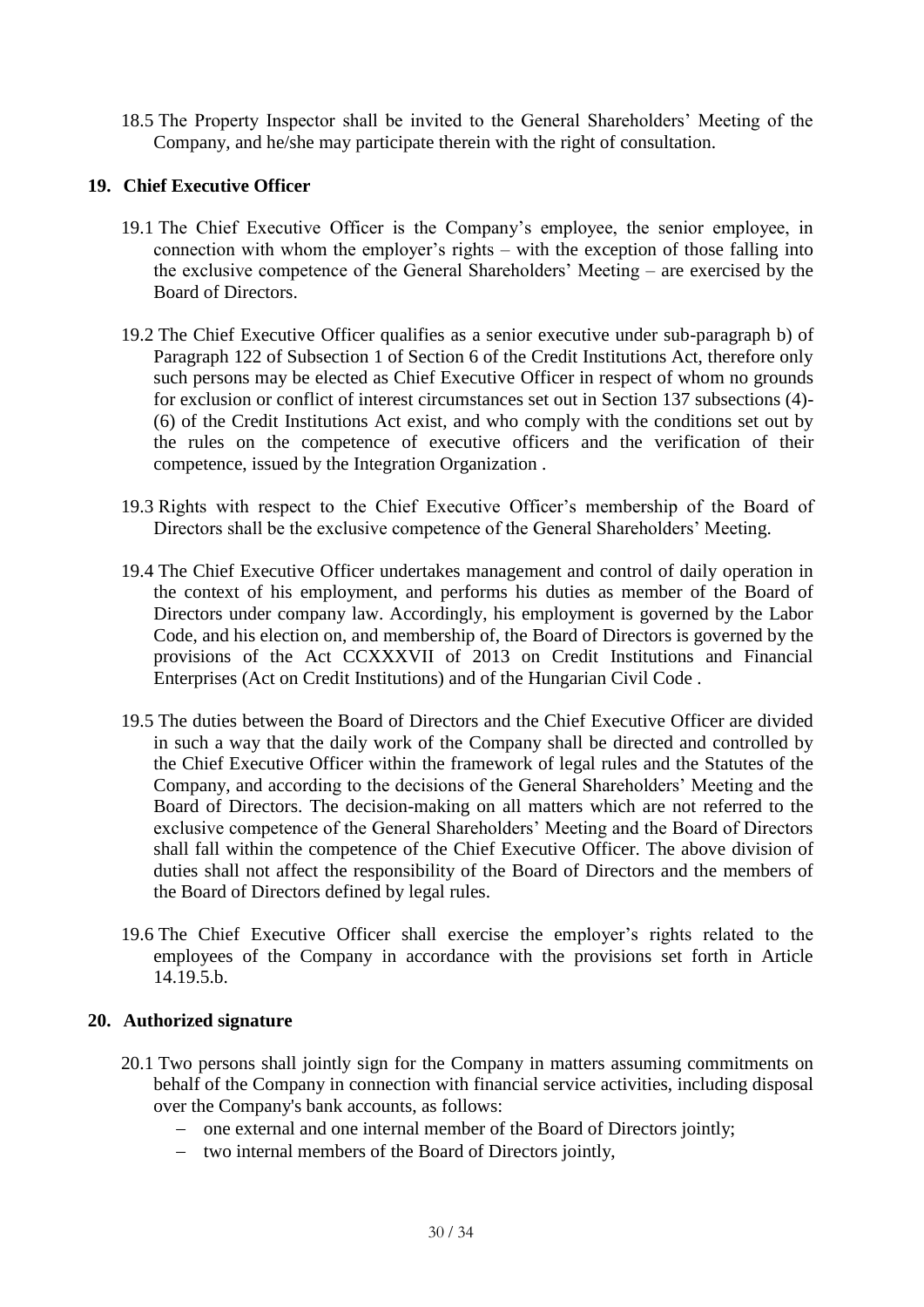- two managing directors (persons satisfying the conditions set forth in Section 6 subsection (1), subparagraph 115 of the Act on Credit Institutions) jointly,
- the joint right to sign of two internal members of the Board of Directors and two managing directors may be transferred as joint right to sign in accordance with the relevant provisions of legal rules and the Rules of Procedure laid down in the Internal Rules approved by the Board of Directors of the Company..
- 20.2 The signature for the Company shall be effected in such a way that the persons entitled to represent the Company shall sign their names under or above the pre-typed, preprinted or printed corporate text of the Company in accordance with their authentic specimen signature.

### **MISCELLANEOUS PROVISIONS**

## **21. Withdrawal of shares from the stock exchange**

The General Shareholders' Meeting may only make a decision resulting in the withdrawal of the shares of the Company from the stock exchange, including the decision leading to the cancellation of the securities series as a sanction, in the events specified under the currently effective capital markets and stock exchange rules.

## **22. Legal disputes**

- 21.1. The Arbitration Court attached to the Hungarian Chamber of Commerce and Industry shall decide any legal dispute arising from the present Statutes among shareholders.
- 25.2 The Company shall be entitled to apply to the courts against the decisions or instructions of the Board of Directors of the Central Bank as per the Integration Act, also under the rules of judicial review of corporate resolutions. Applying to the court shall have no suspensive effect, and the decision or instruction shall be implemented within the deadline designated therein, regardless of the procedure.
- 25.3 The Company shall be entitled to apply to the courts against the instruction or decision of the Integration Organization addressed to it, to establish whether the instruction or the decision is in line with the law, other legislation, and the regulations and determined directives issued by the Integration Organization and the other regulations of the integration. Applying to the court shall have no suspensive effect, and the instruction or decision shall be implemented within the deadline designated therein, regardless of the procedure.

#### **23. Announcement**

The Company shall publish its announcements on its own website (www.takarek.hu), on the website operated by the Central Bank of Hungary ([www.kozzetetelek.hu](http://www.kozzetetelek.hu/)), and the website of the Budapest Stock Exchange. An announcement shall also be published in the Companies Gazette if required by law or these Statutes. Publication of an announcement on the website of the Company shall replace any and all other publication related obligations where such replacement is allowed by law and other applicable regulations.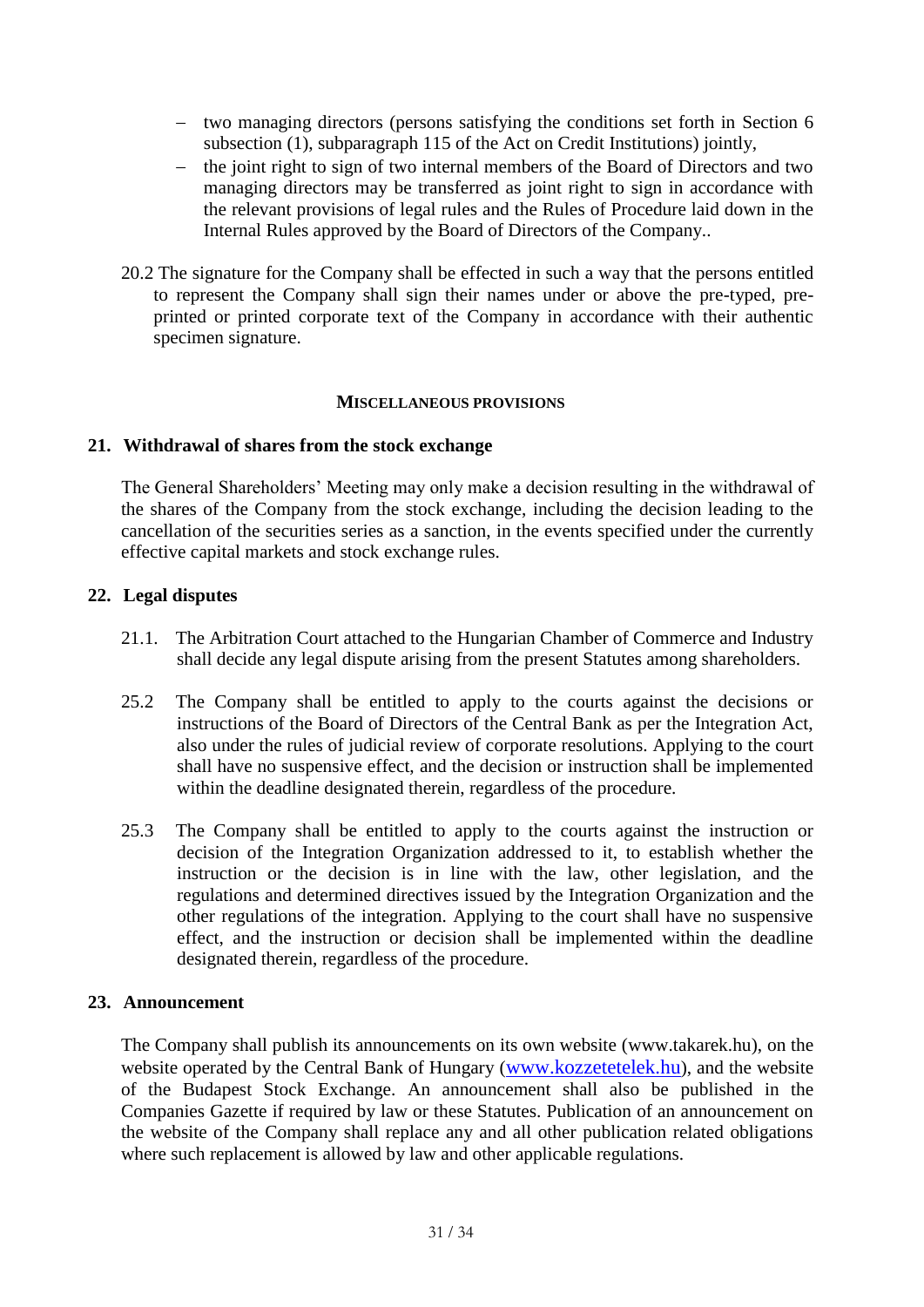# **24. Closing provisions**

By virtue of Resolution No. 44/2019. (11.21.) of the General Shareholders' Meeting of Takarék Mortgage Bank Plc. approved the above amendments to the Statutes of the Company.

\* \* \*

The present Statutes shall enter into force on the 6<sup>th</sup> of December 2019. \*\*\*

The Statutes entered into force on 6<sup>th</sup> of December 2019.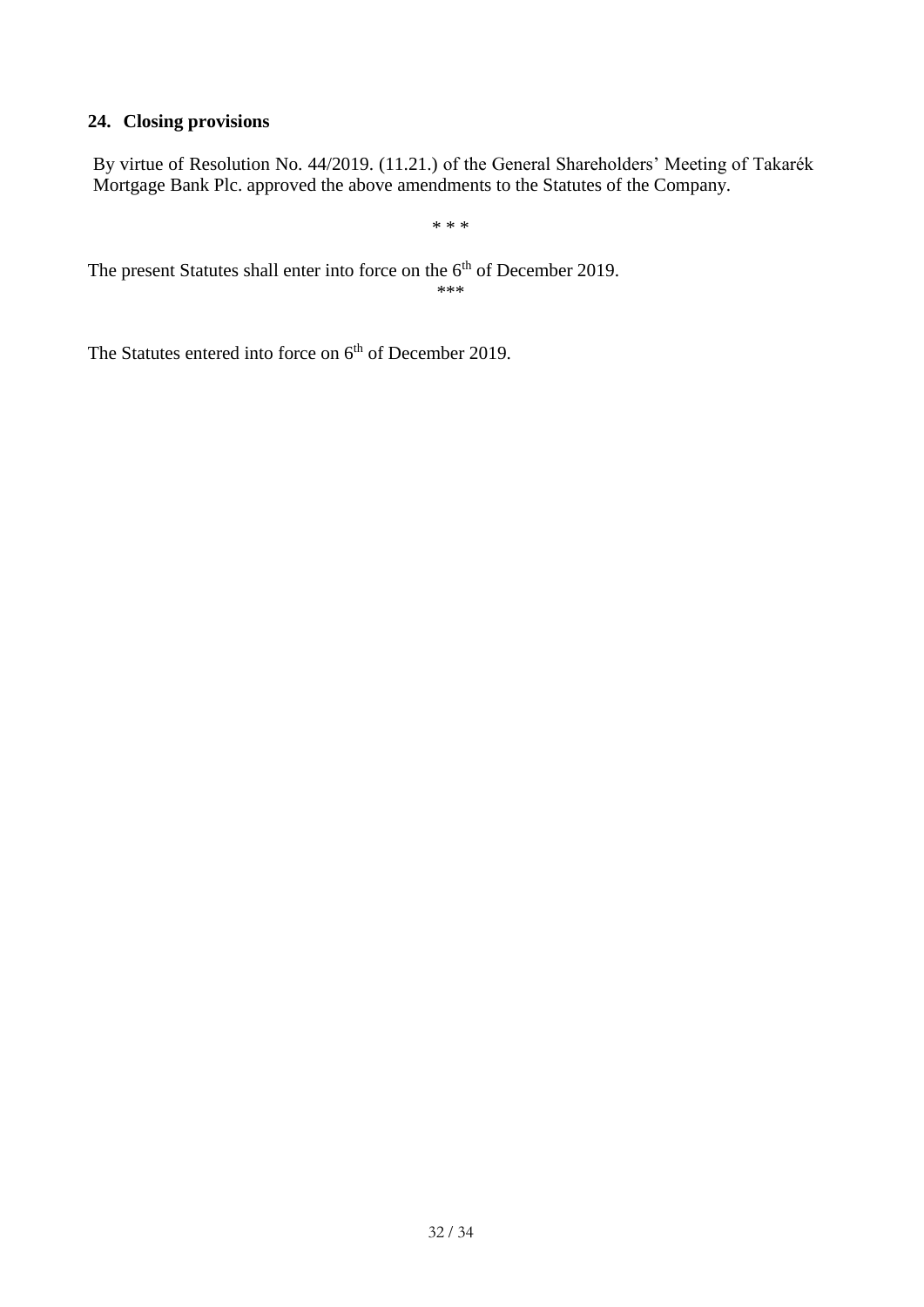### **ANNEX NO. 1.**

### **AUTHORIZATION OF NOMINEE**

The undersigned \_\_\_\_\_\_\_\_\_\_\_\_\_\_\_\_\_\_\_\_\_\_\_\_\_\_\_\_\_\_\_\_\_\_\_\_\_\_\_\_\_\_\_\_\_\_\_\_\_\_\_\_\_\_\_\_\_\_, duly authorized representative(s) of

> \_\_\_\_\_\_\_\_\_\_\_\_\_\_\_\_\_\_\_\_\_\_\_\_\_\_\_\_\_\_\_\_\_\_\_ (Name/Corporate name of shareholder)

(registered seat: \_\_\_\_\_\_\_\_\_\_\_\_\_\_\_\_\_\_\_\_\_\_\_; registration number: \_\_\_\_\_\_\_\_\_\_\_\_\_\_\_\_ hereinafter: the "**Shareholder**") entered in the Register of shareholders of **Takarék** Mortgage Bank Private Limited Company (1082 Budapest, Üllői út 48., Register of Companies number: 01-10-043638) (hereinafter: the "**Company**") hereby appoint and authorize

> \_\_\_\_\_\_\_\_\_\_\_\_\_\_\_\_\_\_\_\_\_\_\_\_ (Name of nominee)

(mother's name: \_\_\_\_\_\_\_\_\_\_\_\_\_\_\_\_\_\_; address: \_\_\_\_\_\_\_\_\_\_\_\_\_\_\_\_\_\_; ID card number: **EXECUTE:** (b), to act on my behalf and represent me as my nominee and exercise my rights as a shareholder with full power of attorney at the annual regular/extraordinary General Shareholders' Meeting of Takarék Mortgage Bank to be held on \_\_ \_\_\_\_\_\_\_\_\_\_\_\_ 201... or, in the event of an absence of a quorum, at the repeated General Shareholders' Meeting reconvened at the date and venue stipulated in the announcement.

 $\longrightarrow -$  20....

\_\_\_\_\_\_\_\_\_\_\_\_\_\_ \_\_\_\_\_\_\_\_\_\_\_\_\_\_

on behalf of the Shareholder on behalf of the Shareholder

In witness thereof:

Address: Address:

Signature: Signature: Signature:

Name: Name:

33 / 34